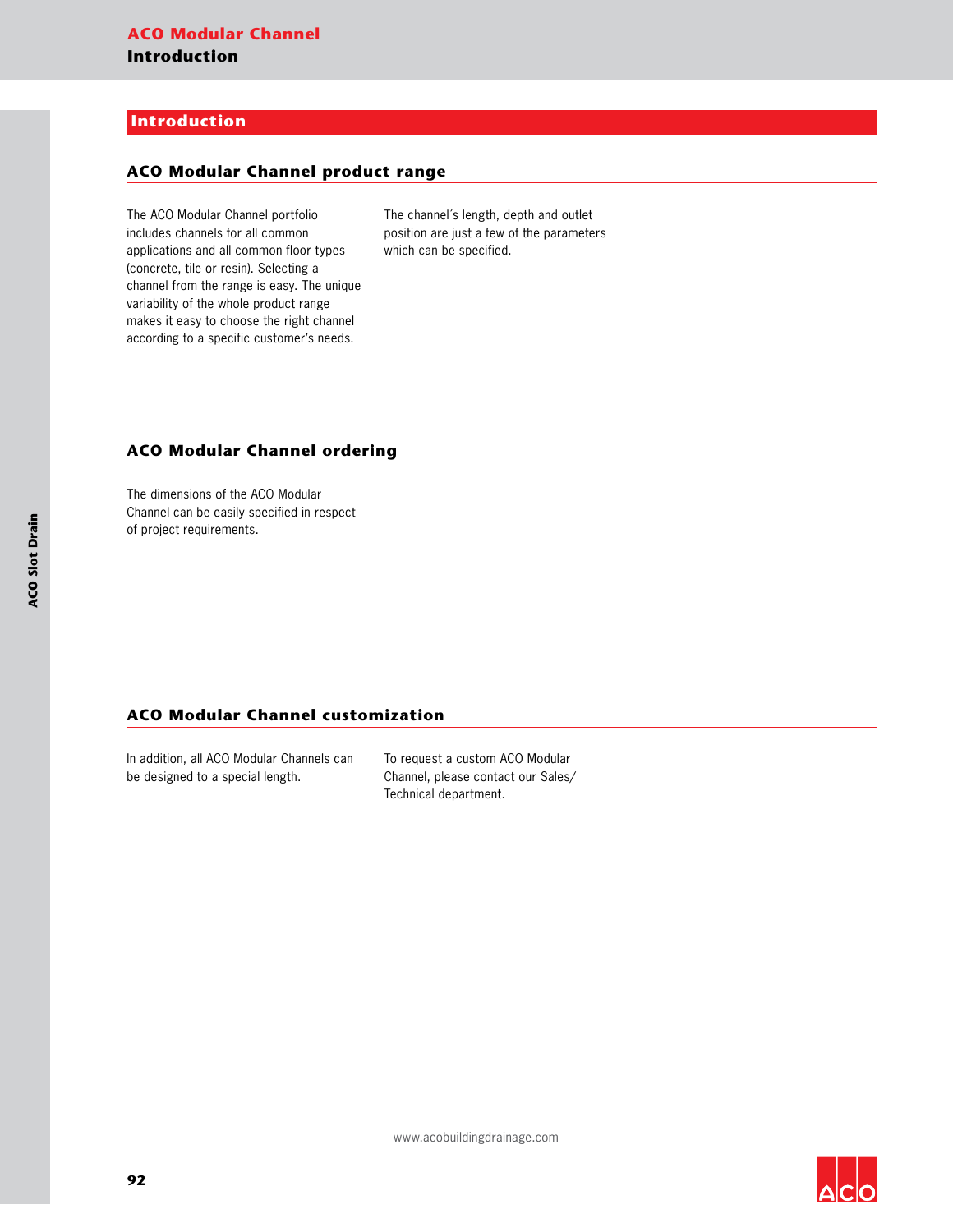## **ACO Modular Channel system overview**





**All ACO Modular Channel systems can be used in conjunction with ACO Floor Drain bodies and accessories**

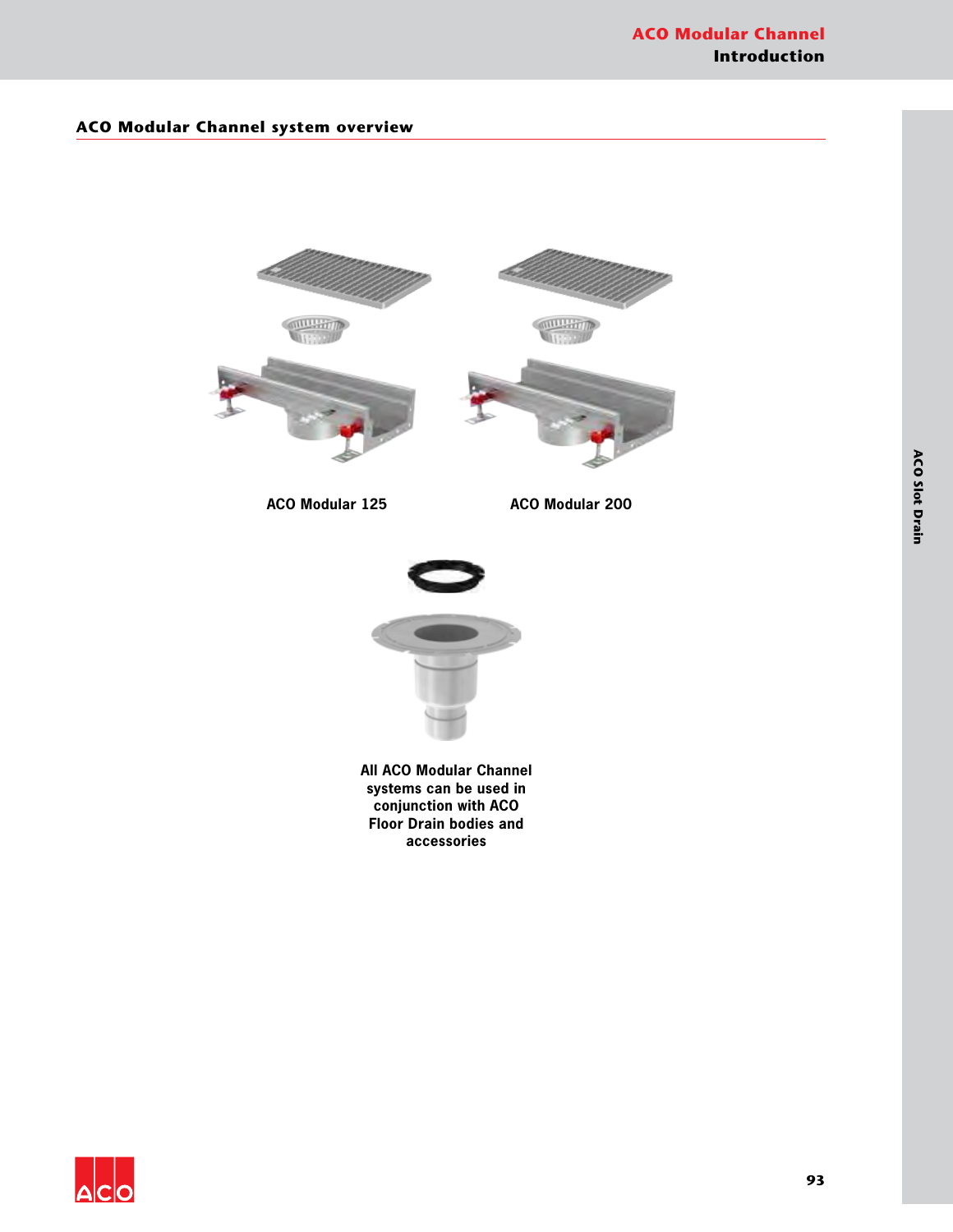## **ACO Modular Channel Introduction**

## **ACO Modular system overview**



 $\Delta$ C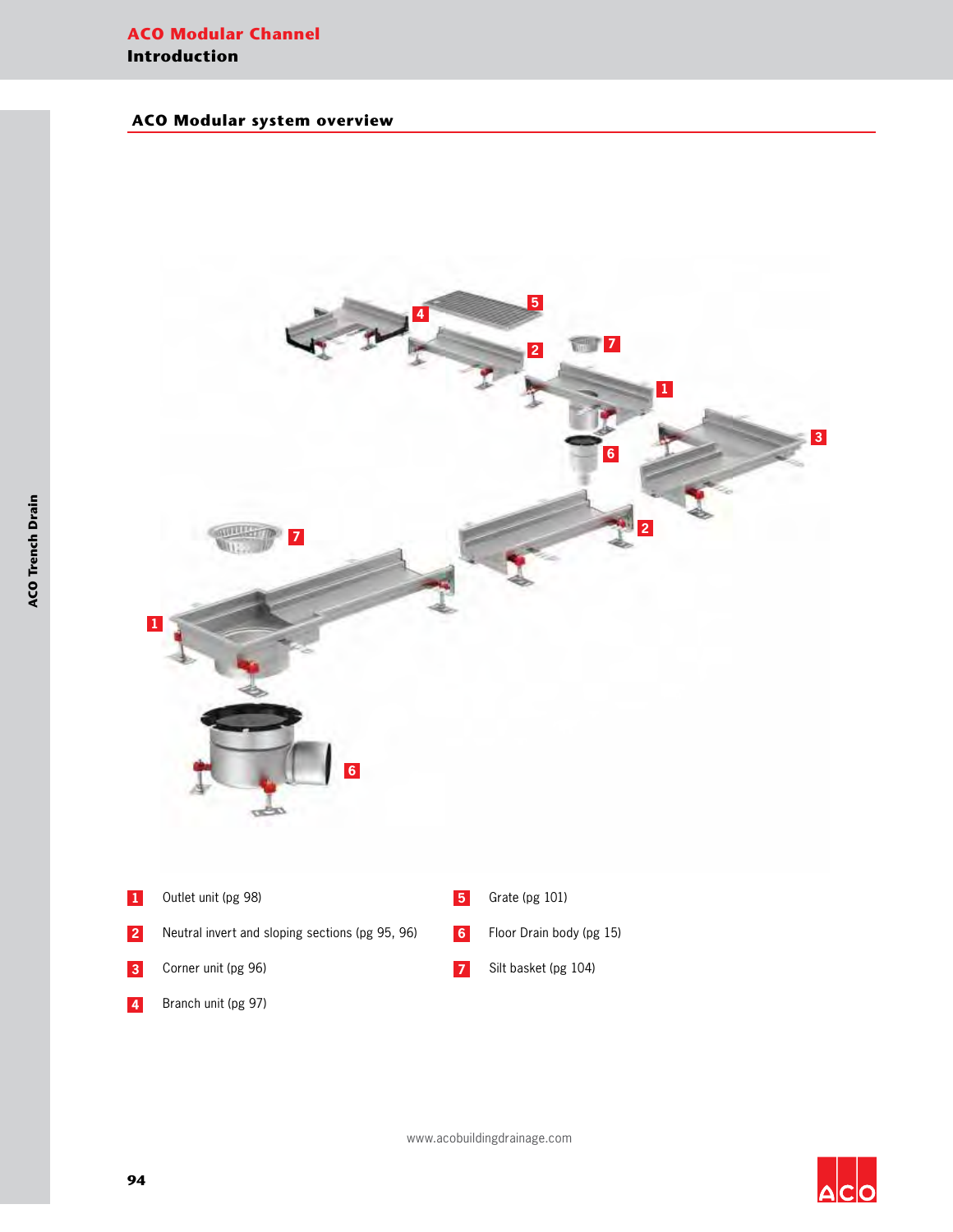# **ACO Modular 125 - standard products**

## **Product information**

The modular concept allows for the specification of standard channel units to suit a variety of custom layouts.

The Vee-bottomed (V) profiled channel offers enhanced flow efficiency at low flow rates and improved self cleaning performance.

- § Fully tested and classified to EN 1433
- § Available in AISI 304 (304) or AISI
- 316L (316L) grades of stainless steel § Fully pickle passivated finish
- 
- Easy and secure adjustable connection with floor drain
- § Cut on demand products available to minimize work on site
- § Wide range of grates available certified to EN1433 - standard grates up to C 250; custom grates up to E 600
- § Special duty grates available on request



## **Neutral invert channel**





| <b>Dimensions</b> |              |                 | <b>Part number</b> |  |
|-------------------|--------------|-----------------|--------------------|--|
| in [mm]           | H<br>in [mm] | <b>AISI 304</b> | <b>AISI 316L</b>   |  |
|                   | 1.97 [50]    | 105119          | 407211             |  |
|                   | 2.56 [65]    | 105120          | 407212             |  |
| 19.69 [500]       | 3.15 [80]    | 105121          | 407213             |  |
|                   | 3.74 [95]    | 105122          | 407214             |  |
|                   | 4.33 [110]   | 105123          | 407215             |  |
|                   | 4.92 [125]   | 105124          | 407216             |  |
|                   | 1.97 [50]    | 105127          | 407217             |  |
|                   | 2.56 [65]    | 105128          | 407218             |  |
| 39.37 [1000]      | 3.15 [80]    | 105129          | 407219             |  |
|                   | 3.74 [95]    | 105130          | 407220             |  |
|                   | 4.33 [110]   | 105131          | 407221             |  |
|                   | 4.92 [125]   | 105132          | 407222             |  |
|                   | 1.97 [50]    | 105135          | 407223             |  |
|                   | 2.56 [65]    | 105136          | 407224             |  |
| 78.74 [2000]      | 3.15 [80]    | 105137          | 407225             |  |
|                   | 3.74 [95]    | 105138          | 407226             |  |
|                   | 4.33 [110]   | 105139          | 407227             |  |
|                   | 4.92 [125]   | 105140          | 407228             |  |
|                   | 1.97 [50]    | 105143          | 407229             |  |
|                   | 2.56 [65]    | 105144          | 407230             |  |
|                   | 3.15 [80]    | 105145          | 407231             |  |
| 118.11 [3000]     | 3.74 [95]    | 105146          | 407232             |  |
|                   | 4.33 [110]   | 105147          | 407233             |  |
|                   | 4.92 [125]   | 105148          | 407234             |  |

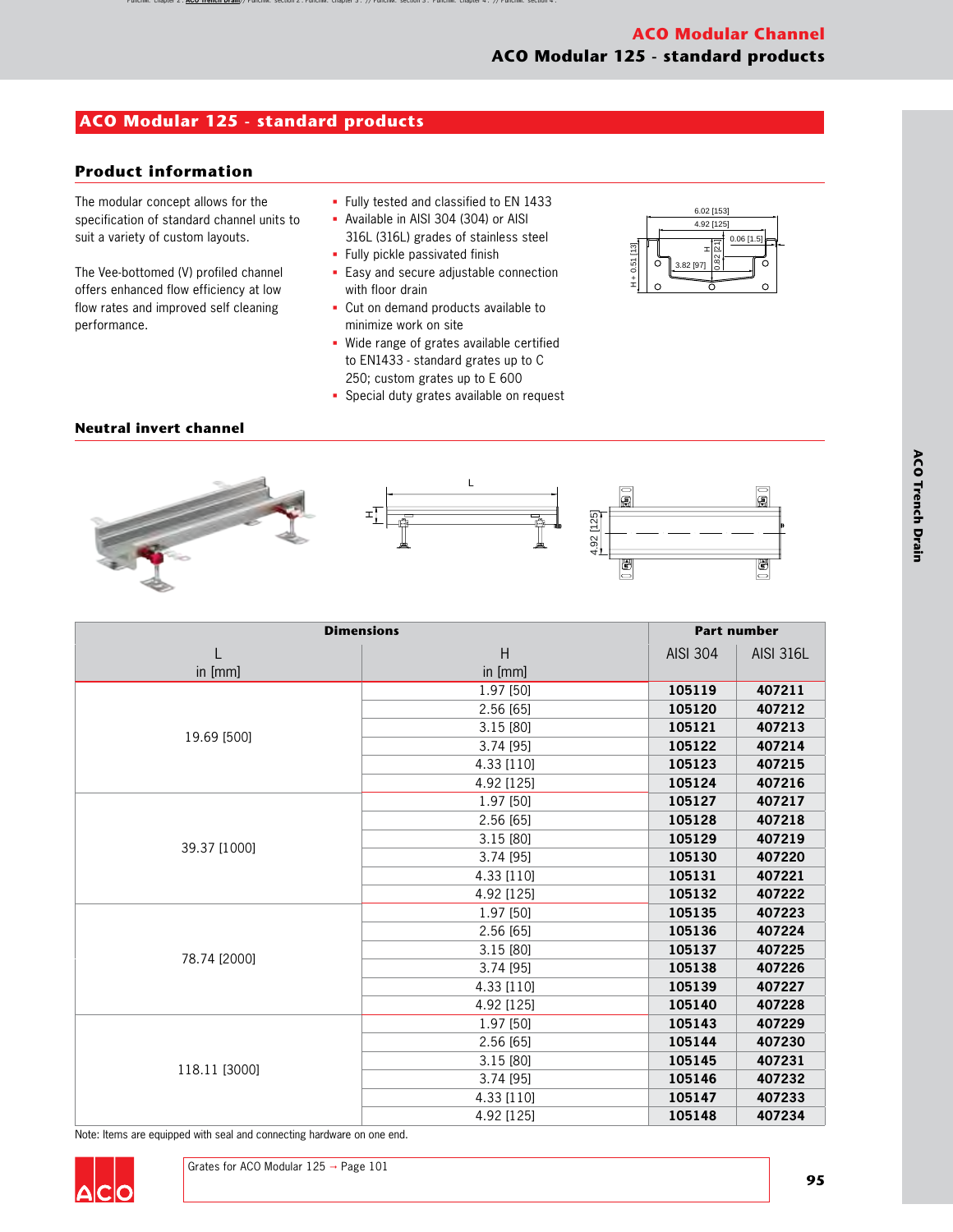# **ACO Modular Channel ACO Modular 125 - standard products**

### **Sloping invert channels**



| <b>Dimensions</b> |            |            |                 | <b>Part number</b> |  |
|-------------------|------------|------------|-----------------|--------------------|--|
|                   | H1         | H2         | <b>AISI 304</b> | <b>AISI 316L</b>   |  |
| in [mm]           | in [mm]    | in $[mm]$  |                 |                    |  |
| 19.69 [500]       | 1.97 [50]  | 2.56 [65]  | 105151          | 407235             |  |
|                   | 2.56 [65]  | 3.15 [80]  | 105152          | 407236             |  |
|                   | 1.97 [50]  | 2.56 [65]  | 105155          | 407237             |  |
|                   | 2.56[65]   | 3.15 [80]  | 105156          | 407238             |  |
| 39.37 [1000]      | 3.15[80]   | 3.74 [95]  | 105157          | 407239             |  |
|                   | 3.74 [95]  | 4.33 [110] | 105158          | 407240             |  |
|                   | 1.97 [50]  | 2.56 [65]  | 105161          | 407241             |  |
|                   | 2.56[65]   | 3.15 [80]  | 105162          | 407242             |  |
| 78.74 [2000]      | 3.15[80]   | 3.74 [95]  | 105163          | 407243             |  |
|                   | 3.74 [95]  | 4.33 [110] | 105164          | 407244             |  |
|                   | 4.33 [110] | 4.92 [125] | 105165          | 407245             |  |
|                   | 1.97 [50]  | 2.56 [65]  | 105168          | 407246             |  |
| 118.11 [3000]     | 2.56 [65]  | 3.15 [80]  | 105169          | 407247             |  |
|                   | 3.15 [80]  | 3.74 [95]  | 105170          | 407248             |  |
|                   | 3.74 [95]  | 4.33 [110] | 105171          | 407249             |  |
|                   | 4.33 [110] | 4.92 [125] | 105172          | 407250             |  |

Note: Items are equipped with seal and connecting hardware on deeper end.

#### **Corner unit**



| <b>Dimensions</b> |             |                 | <b>Part number</b> |  |
|-------------------|-------------|-----------------|--------------------|--|
|                   | Н           | <b>AISI 304</b> | <b>AISI 316L</b>   |  |
| in [mm]           | in [mm]     |                 |                    |  |
|                   | 1.97 [50]   | 409812          | 409818             |  |
|                   | 2.56[65]    | 409813          | 409819             |  |
|                   | 3.15[80]    | 409814          | 409820             |  |
| 20.28 [515]       | $3.74$ [95] | 409815          | 409821             |  |
|                   | 4.33 [110]  | 409816          | 409822             |  |
|                   | 4.92 [125]  | 409817          | 409823             |  |

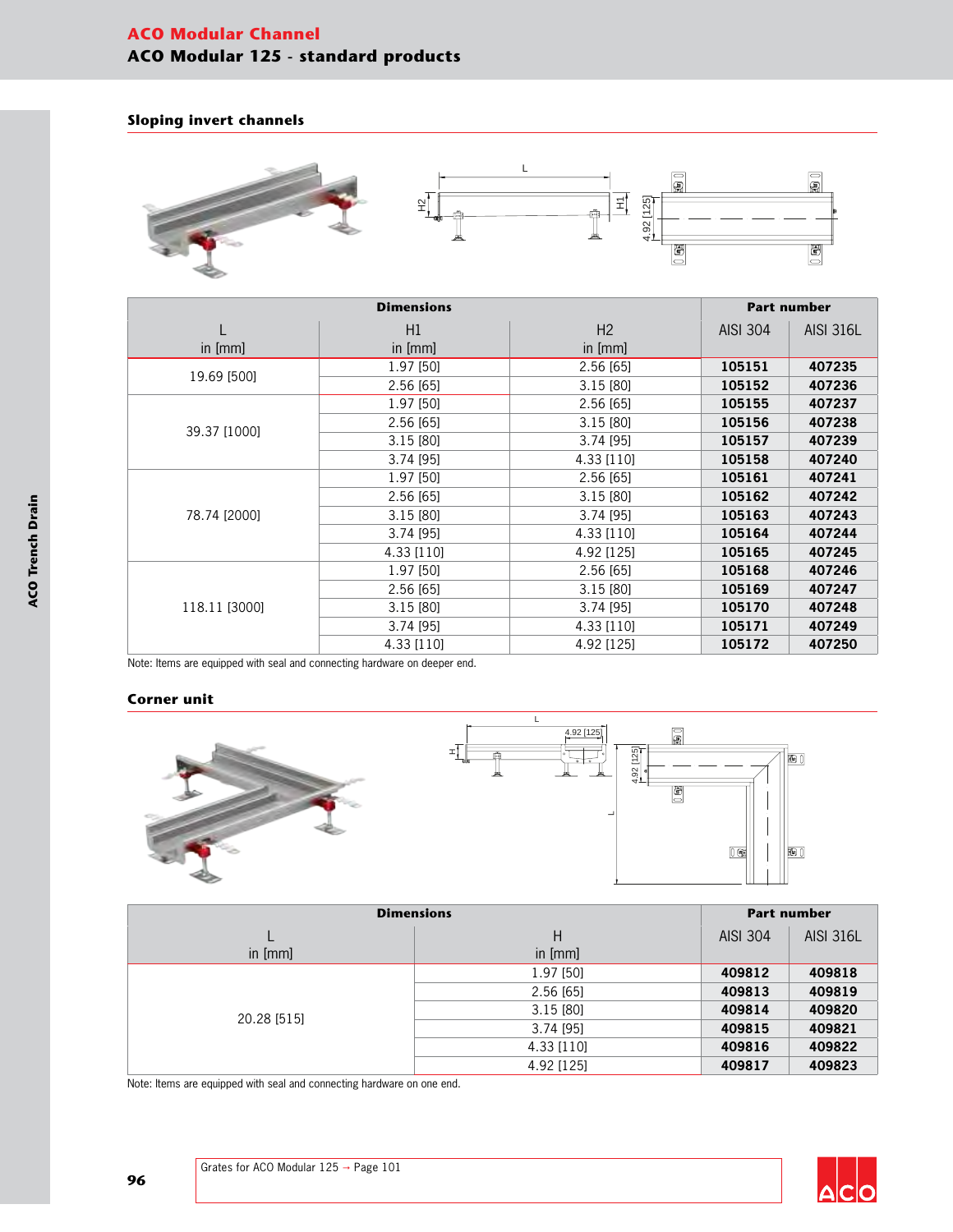### **Branch unit**



| <b>Dimensions</b> |                |             |                 | <b>Part number</b>         |  |
|-------------------|----------------|-------------|-----------------|----------------------------|--|
| L1                | L <sub>2</sub> | Н           | <b>AISI 304</b> | <b>AISI 316L</b>           |  |
| in $[mm]$         | in [mm]        | in [mm]     |                 |                            |  |
| 19.69 [500]       |                | 1.97 [50]   | 409824          | 409830                     |  |
|                   |                | 2.56[65]    | 409825          | 409831                     |  |
|                   | 20.28 [515]    | 3.15[80]    | 409826          | 409832<br>409833<br>409834 |  |
|                   |                | $3.74$ [95] | 409827          |                            |  |
|                   |                | 4.33 [110]  | 409828          |                            |  |
|                   |                | 4.92 [125]  | 409829          | 409835                     |  |

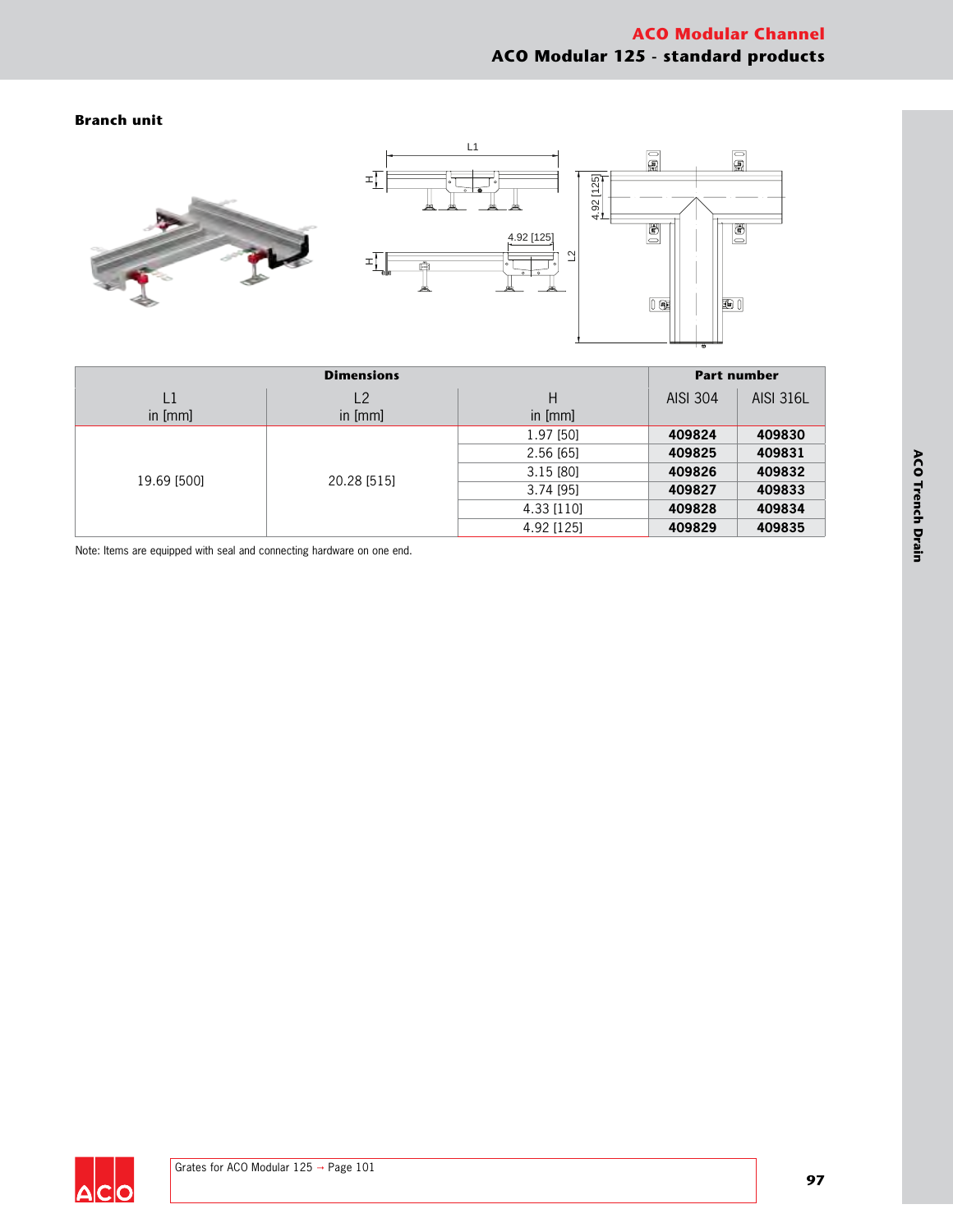# **ACO Modular Channel ACO Modular 125 - standard products**

## **End outlet**



| <b>Dimensions</b> |              | <b>Floor drain</b> | <b>Outlet diameter</b> | <b>Part number</b> |                  |
|-------------------|--------------|--------------------|------------------------|--------------------|------------------|
| in [mm]           | Н<br>in [mm] |                    | ØD<br>in [mm]          | <b>AISI 304</b>    | <b>AISI 316L</b> |
|                   | 1.97 [50]    |                    |                        | 415946             | 415991           |
|                   | 2.56[65]     |                    |                        | 415947             | 415992           |
|                   | 3.15 [80]    | ACO 8" Hygienic    | 4.92 [125]             | 415948             | 415993           |
|                   | 3.74 [95]    | Floor Drain        |                        | 415949             | 415994           |
|                   | 4.33 [110]   |                    |                        | 415950             | 415995           |
|                   | 4.92 [125]   |                    |                        | 415951             | 415996           |
|                   | 1.97 [50]    |                    | 5.59 [142]             | 409732             | 409733           |
| 19.69 [500]       | 2.56 [65]    |                    |                        | 409736             | 409737           |
|                   | 3.15 [80]    | ACO 10" Hygienic   |                        | 409740             | 409741           |
|                   | 3.74 [95]    | Floor Drain        |                        | 409744             | 409745           |
|                   | 4.33 [110]   |                    |                        | 409724             | 409725           |
|                   | 4.92 [125]   |                    |                        | 409728             | 409729           |
|                   | 3.15 [80]    |                    |                        | 445401             | 445409           |
|                   | 3.74 [95]    |                    | 4" Sch 10              | 445402             | 445410           |
|                   | 4.33 [110]   |                    |                        | 445403             | 445411           |
|                   | 4.92 [125]   |                    |                        | 445404             | 445412           |

Note: Items are without seal and connecting hardware.

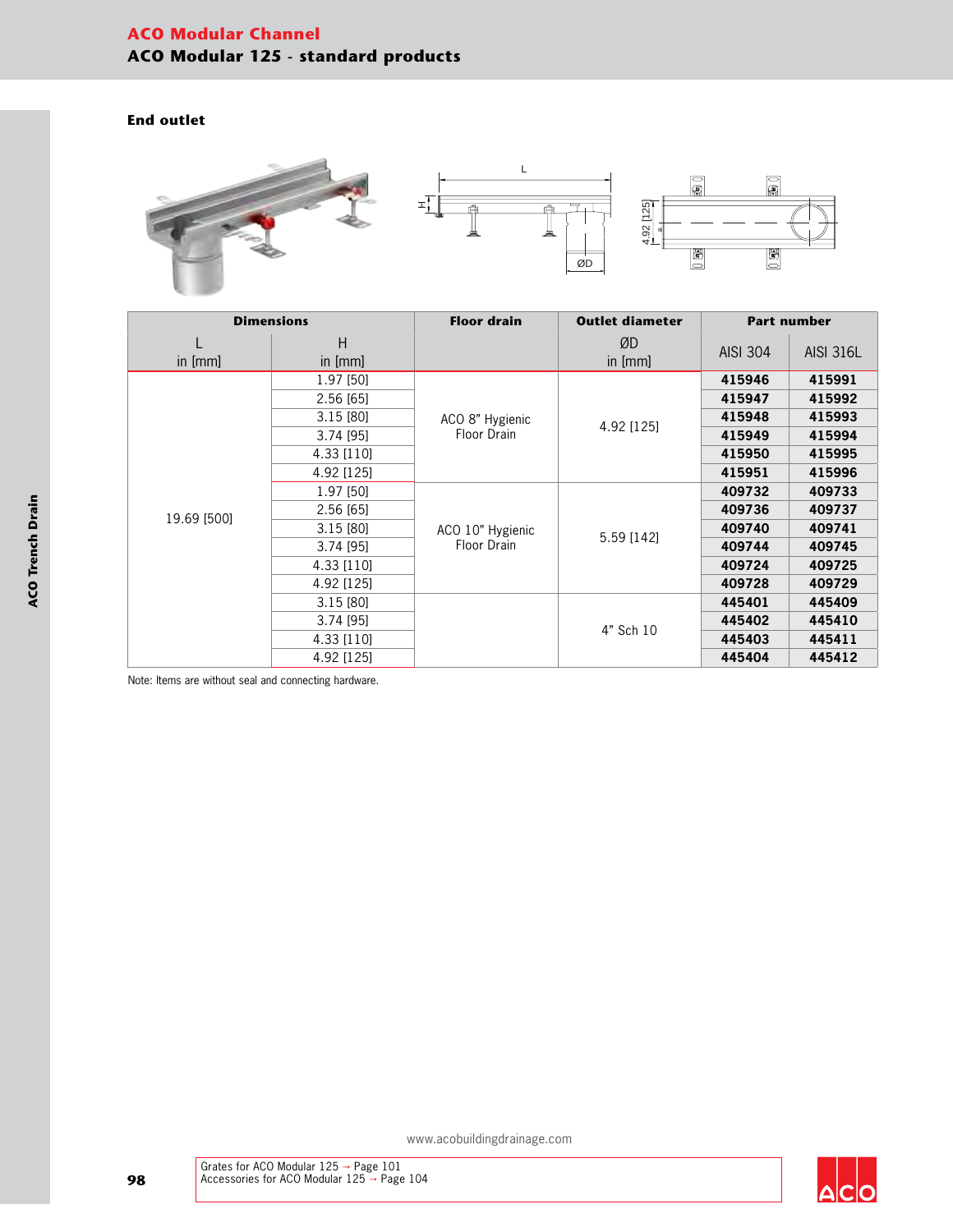### **Center outlet**



| <b>Dimensions</b> |              | <b>Floor drain</b> | <b>Outlet diameter</b> |                 | <b>Part number</b> |
|-------------------|--------------|--------------------|------------------------|-----------------|--------------------|
| in [mm]           | Н<br>in [mm] |                    | ØD<br>in [mm]          | <b>AISI 304</b> | <b>AISI 316L</b>   |
|                   | 1.97 [50]    |                    |                        | 415958          | 416003             |
|                   | 2.56 [65]    |                    |                        | 415959          | 416004             |
|                   | 3.15 [80]    | ACO 8" Hygienic    | 4.92 [125]             | 415960          | 416005             |
|                   | 3.74 [95]    | Floor Drain        |                        | 415961          | 416006             |
|                   | 4.33 [110]   |                    |                        | 415962          | 416007             |
|                   | 4.92 [125]   |                    |                        | 415963          | 416008             |
|                   | 1.97 [50]    |                    | 5.59 [142]             | 409734          | 409735             |
| 19.69 [500]       | 2.56 [65]    |                    |                        | 409738          | 409739             |
|                   | 3.15 [80]    | ACO 10" Hygienic   |                        | 409742          | 409743             |
|                   | $3.74$ [95]  | Floor Drain        |                        | 409746          | 409747             |
|                   | 4.33 [110]   |                    |                        | 409726          | 409727             |
|                   | 4.92 [125]   |                    |                        | 409730          | 409731             |
|                   | 3.15[80]     |                    |                        | 445405          | 445413             |
|                   | 3.74 [95]    |                    |                        | 445406          | 445414             |
|                   | 4.33 [110]   |                    | 4" Sch 10              | 445407          | 445415             |
|                   | 4.92 [125]   |                    |                        | 445408          | 445416             |

Note: Items are without seal and connecting hardware.

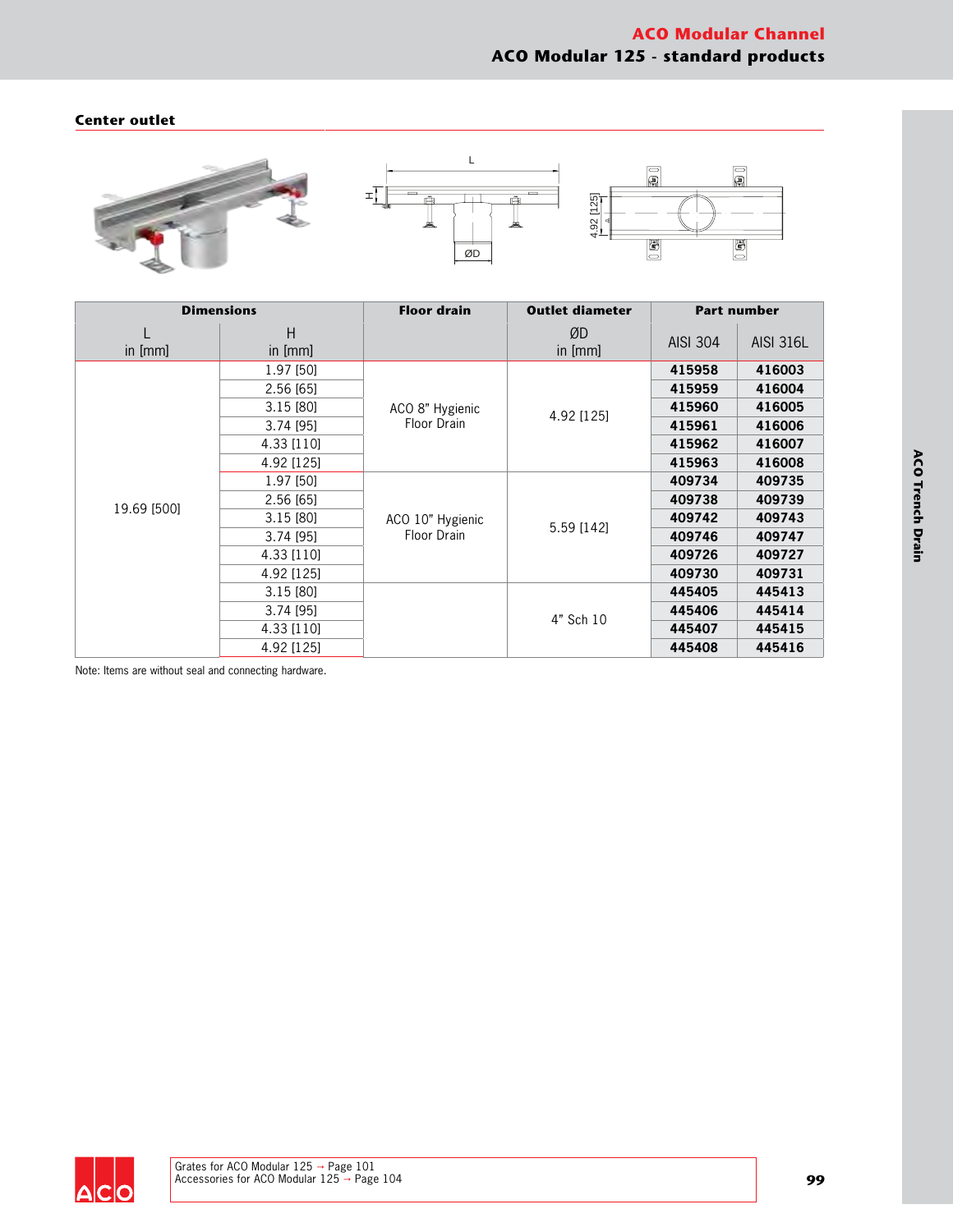# **ACO Modular Channel ACO Modular 125 - standard products**

## **End plate**





| <b>Dimensions</b> |                 | <b>Part number</b> |  |
|-------------------|-----------------|--------------------|--|
| Н                 | <b>AISI 304</b> | <b>AISI 316L</b>   |  |
| in [mm]           |                 |                    |  |
| 1.97 [50]         | 105100          | 407196             |  |
| 2.56 [65]         | 105101          | 407197             |  |
| 3.15[80]          | 105102          | 407198             |  |
| 3.74 [95]         | 105103          | 407199             |  |
| 4.33 [110]        | 105104          | 407200             |  |
| 4.92 [125]        | 105105          | 407201             |  |

Note: Items are equipped with seal and connecting hardware.

### **End plate with 2" [50 mm] outlet**





| <b>Dimensions</b> | <b>Part number</b> |                  |
|-------------------|--------------------|------------------|
| Н                 | AISI 304           | <b>AISI 316L</b> |
| in [mm]           |                    |                  |
| 3.74 [95]         | 409116             | 409121           |
| 4.33 [110]        | 409117             | 409122           |
| 4.92 [125]        | 409118             | 409123           |

Note: Items are equipped with seal and connecting hardware.

#### **Rubber gasket**



| <b>Dimensions</b> | <b>Material</b>                   | <b>Part number</b> |
|-------------------|-----------------------------------|--------------------|
| Н                 |                                   |                    |
| in [mm]           |                                   |                    |
| 1.97 [50]         |                                   | 413587             |
| 2.56[65]          |                                   | 413588             |
| 3.15[80]          | <b>NBR</b>                        | 413589             |
| $3.74$ [95]       | acrylonitrile<br>butadiene rubber | 413590             |
| 4.33 [110]        |                                   | 413591             |
| 4.92 [125]        |                                   | 413592             |

Note: Items include seal and connecting hardware.

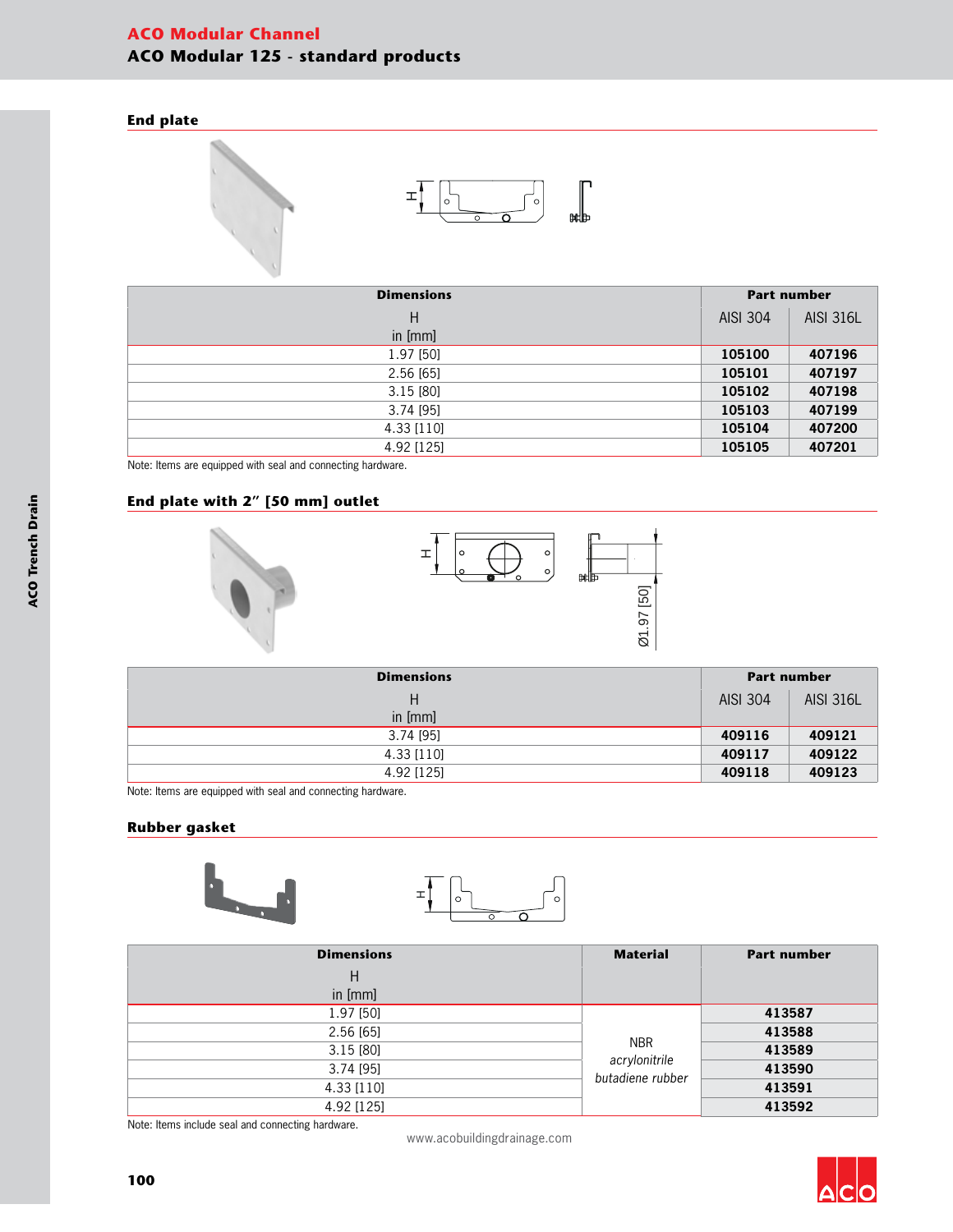# **ACO Modular Channel Grates for ACO Modular 125**

# **Grates for ACO Modular 125**

## **Product information**

- § Fully tested and classified to EN 1433
- § Available in AISI 304 or AISI 316L grades of stainless steel
- § Special length of 14.76" [375 mm] for branches and corner units
- § Load classes A 15, B 125 and C 250
- § Custom grate options available up to load class E 600

### **ACO Mesh Grate**



| Length<br>in $[mm]$ | <b>Load class</b> | Slip resistant | <b>Slot size</b><br>in [mm] |             | <b>Material</b>  | Part<br>number |       |
|---------------------|-------------------|----------------|-----------------------------|-------------|------------------|----------------|-------|
|                     |                   |                | A                           | B           |                  |                |       |
| 14.76 [375]         | A 15              |                |                             |             | AISI 304         | 414130         |       |
|                     |                   |                |                             |             | <b>AISI 316L</b> | 414180         |       |
| 19.69 [500]         |                   |                |                             | $0.91$ [23] | $0.08$ [2]       | AISI 304       | 21710 |
|                     |                   |                |                             |             | <b>AISI 316L</b> | 21715          |       |
| 39.37 [1000]        |                   |                |                             |             |                  | AISI 304       | 21610 |
|                     |                   | Yes            |                             |             | <b>AISI 316L</b> | 21615          |       |
| 14.76 [375]         |                   |                | $0.91$ [23]                 | $0.12$ [3]  | AISI 304         | 414131         |       |
|                     |                   |                |                             |             | <b>AISI 316L</b> | 414181         |       |
| 19.69 [500]         | C <sub>250</sub>  |                |                             |             | AISI 304         | 21910          |       |
|                     |                   |                | $0.87$ [22]                 |             | <b>AISI 316L</b> | 21915          |       |
| 39.37 [1000]        |                   |                |                             | $0.12$ [3]  | AISI 304         | 21810          |       |
|                     |                   |                |                             |             | <b>AISI 316L</b> | 21815          |       |

## **ACO Heelsafe Grate**



| Length<br>in [mm] | <b>Load class</b> | Slip resistant                | Slot size<br>in $[mm]$ |                  | <b>Material</b>  | <b>Part</b><br>number |
|-------------------|-------------------|-------------------------------|------------------------|------------------|------------------|-----------------------|
|                   |                   |                               | A                      | B                |                  |                       |
|                   | B 125             | No<br>$0.12$ [3]<br>1.85 [47] |                        | <b>AISI 304</b>  | 414135           |                       |
| 14.76 [375]       |                   |                               |                        | <b>AISI 316L</b> | 414185           |                       |
| 19.69 [500]       |                   |                               |                        | AISI 304         | 96819            |                       |
|                   |                   |                               |                        |                  | <b>AISI 316L</b> | 401238                |
| 39.37 [1000]      |                   |                               |                        |                  | <b>AISI 304</b>  | 96818                 |
|                   |                   |                               |                        |                  | <b>AISI 316L</b> | 401237                |

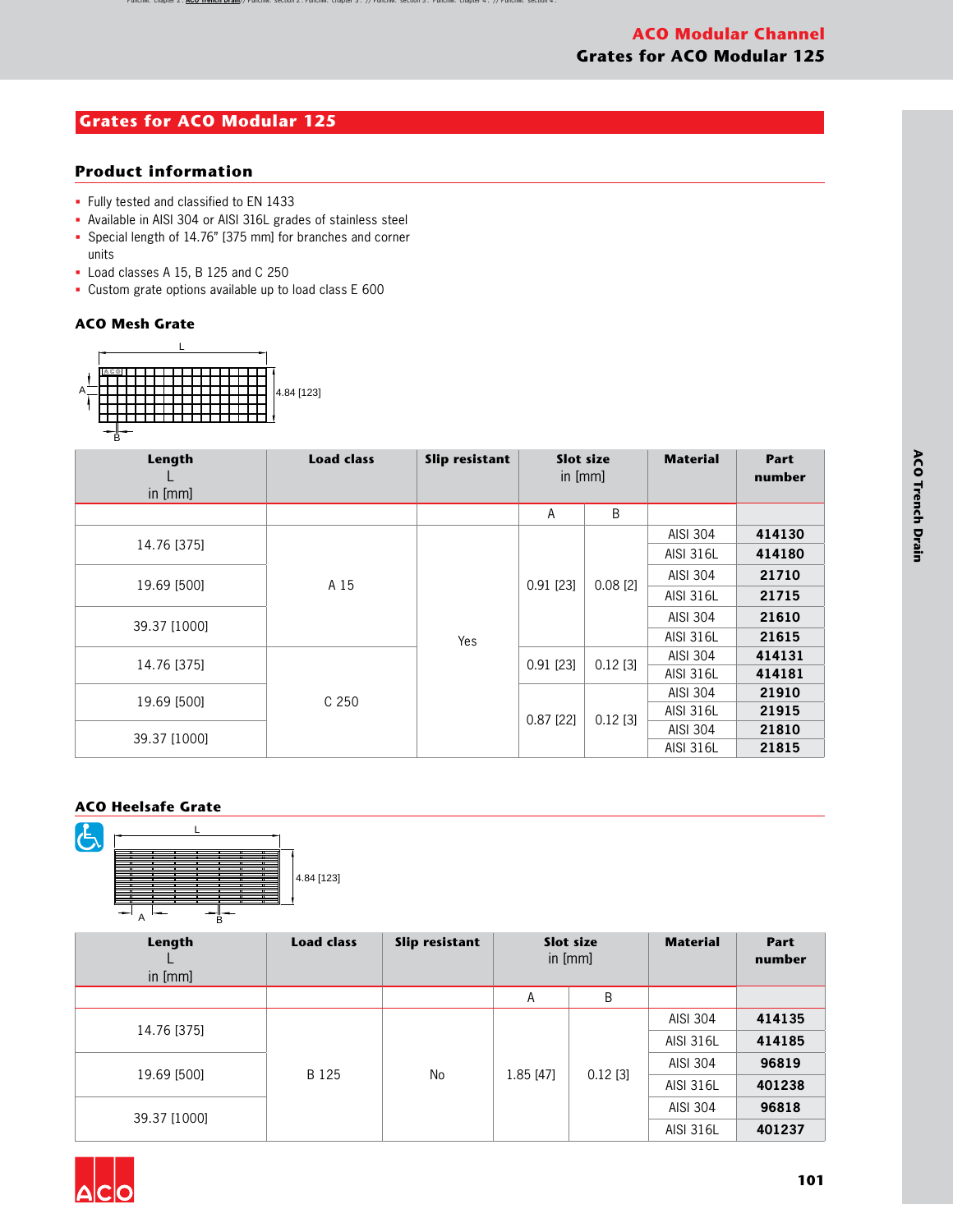# **ACO Modular Channel Grates for ACO Modular 125**

### **ACO Multi-slot 5 Grate**



| Length<br>in $[mm]$ | <b>Load class</b> | <b>Slip resistant</b> | Slot size<br>in $[mm]$ |            | <b>Material</b>  | Part<br>number |
|---------------------|-------------------|-----------------------|------------------------|------------|------------------|----------------|
|                     |                   |                       | А                      | B          |                  |                |
| 14.76 [375]         | A 15              |                       |                        |            | AISI 304         | 414139         |
|                     |                   |                       | $0.26$ [6.5]           |            | AISI 316L        | 414189         |
| 19.69 [500]         |                   |                       |                        | AISI 304   | 409290           |                |
|                     |                   |                       |                        | AISI 316L  | 409291           |                |
| 39.37 [1000]        |                   |                       |                        |            |                  | AISI 304       |
|                     |                   | Yes                   | $0.20$ [5]             | $0.24$ [6] | AISI 316L        | 409287         |
|                     |                   |                       |                        |            | AISI 304         | 409294         |
| 19.69 [500]         |                   |                       | $0.26$ [6.5]           |            | AISI 316L        | 409295         |
|                     | B 125             |                       |                        |            | AISI 304         | 409236         |
| 39.37 [1000]        |                   | 0.20[5]               |                        |            | <b>AISI 316L</b> | 409237         |





| Length<br>in [mm] | <b>Load class</b> | Slip resistant | Slot size<br>in [mm] | <b>Material</b> | Part<br>number |
|-------------------|-------------------|----------------|----------------------|-----------------|----------------|
|                   |                   |                | A                    |                 |                |
| 14.76 [375]       |                   |                |                      | AISI 304        | 414138         |
|                   | A 15              |                |                      | AISI 316L       | 414188         |
|                   |                   |                |                      | AISI 304        | 105528         |
| 19.69 [500]       |                   | No             | 0.24[6]              | AISI 316L       | 407925         |
| 39.37 [1000]      |                   |                |                      | AISI 304        | 105527         |
|                   |                   |                |                      | AISI 316L       | 407924         |

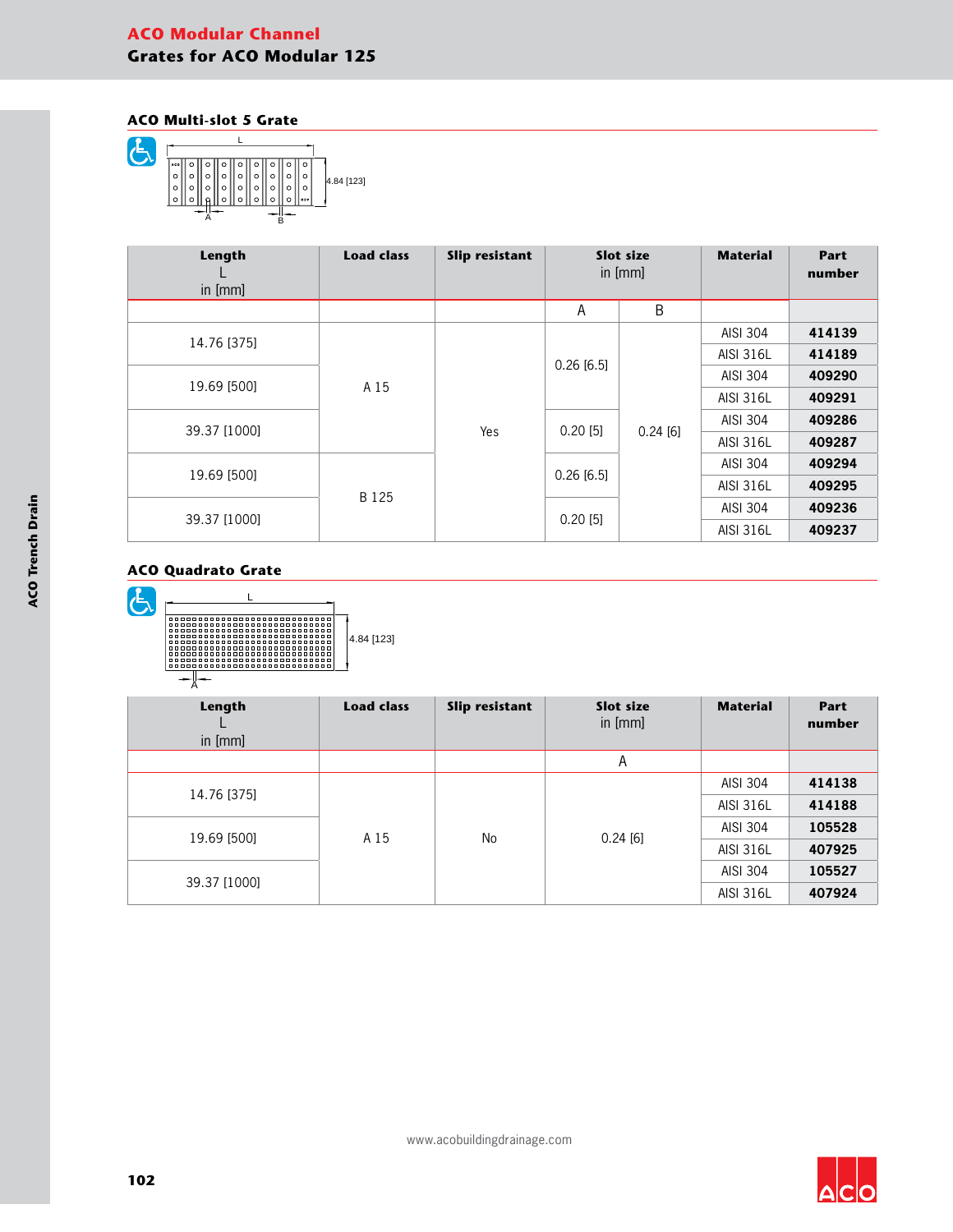# **ACO Plastic Grate**



| Length<br>in [mm] | <b>Load class</b> | Slip resistant | Slot size<br>in [mm] | <b>Material</b>          | <b>Part</b><br>number |
|-------------------|-------------------|----------------|----------------------|--------------------------|-----------------------|
|                   |                   |                |                      |                          |                       |
| 19.69 [500]       | A 15              | No             |                      | $\overline{\phantom{0}}$ | 21790                 |
| 39.37 [1000]      |                   |                | $0.31$ [8]           | $\blacksquare$           | 21690                 |

# **ACO Hygienic Ladder Grate**



| Length<br>in [mm] | <b>Load class</b> | Slip resistant | Slot size<br>in [mm] |           | <b>Material</b>  | <b>Part</b><br>number |
|-------------------|-------------------|----------------|----------------------|-----------|------------------|-----------------------|
|                   |                   |                | A                    | B         |                  |                       |
|                   |                   |                | $0.79$ [20]          | $0.2$ [5] | AISI 304         | 414134                |
| 14.76 [375]       | C <sub>250</sub>  |                |                      |           | <b>AISI 316L</b> | 414184                |
|                   |                   |                |                      |           | AISI 304         | 21740                 |
| 19.69 [500]       |                   | Yes            |                      |           | <b>AISI 316L</b> | 21745                 |
| 39.37 [1000]      |                   |                |                      |           | AISI 304         | 21741                 |
|                   |                   |                |                      |           | <b>AISI 316L</b> | 21746                 |

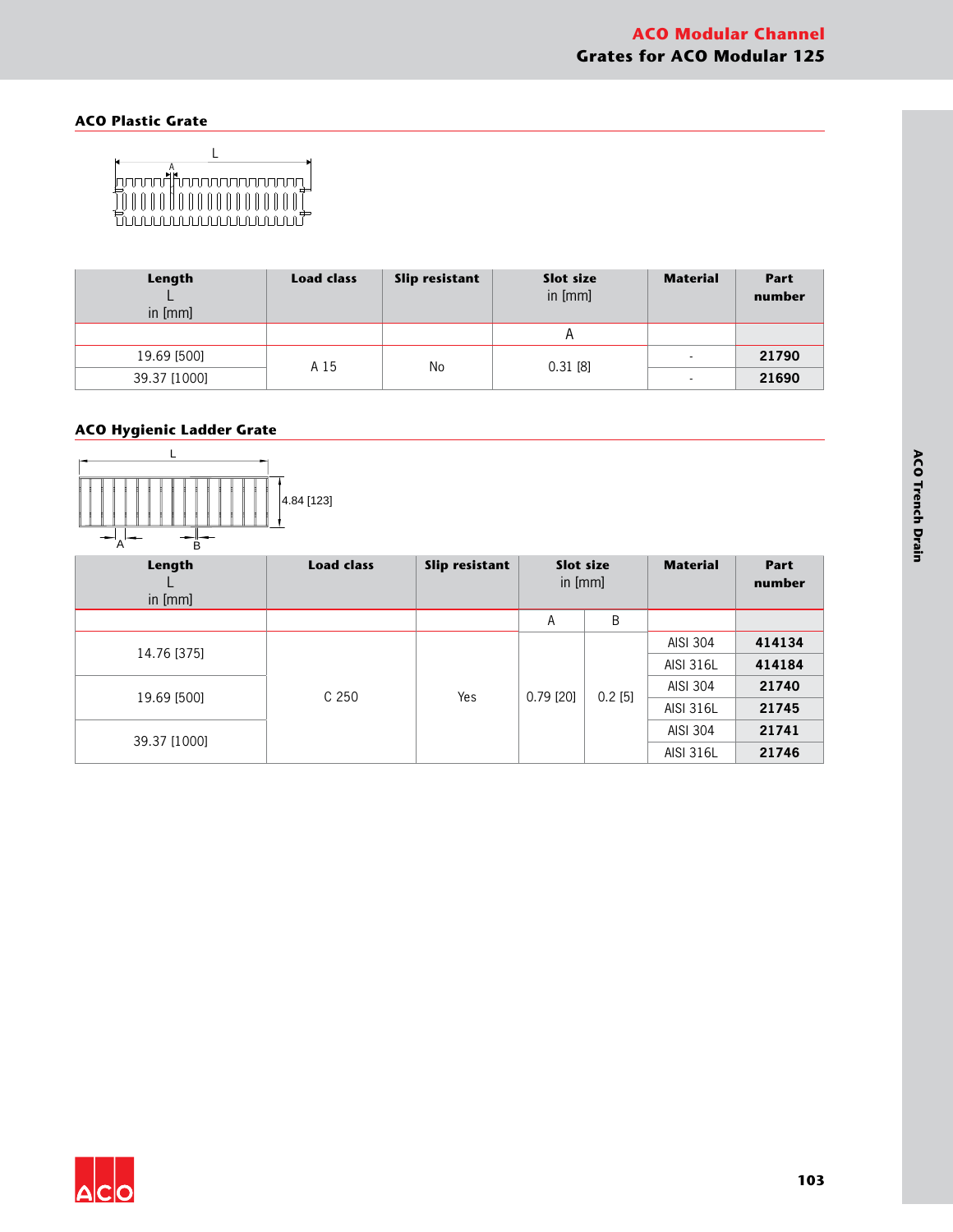# **Accessories for ACO Modular 125**

|                                        | <b>Description</b>               | <b>Used with</b>     | <b>Material</b>  | Part<br>number |
|----------------------------------------|----------------------------------|----------------------|------------------|----------------|
| Ø5.35 [136]<br>69 26<br>$\overline{ }$ |                                  | ACO Modular 125 with | AISI 304         | 414339         |
|                                        | Silt basket<br>- Stainless steel | 125mm outlet         | <b>AISI 316L</b> | 414340         |
| 06.06 [154]<br>1.97 [50]<br>₩₩₩₩₩      |                                  | ACO Modular 125 with | AISI 304         | 445149         |
|                                        |                                  | 142mm outlet         | <b>AISI 316L</b> | 445150         |

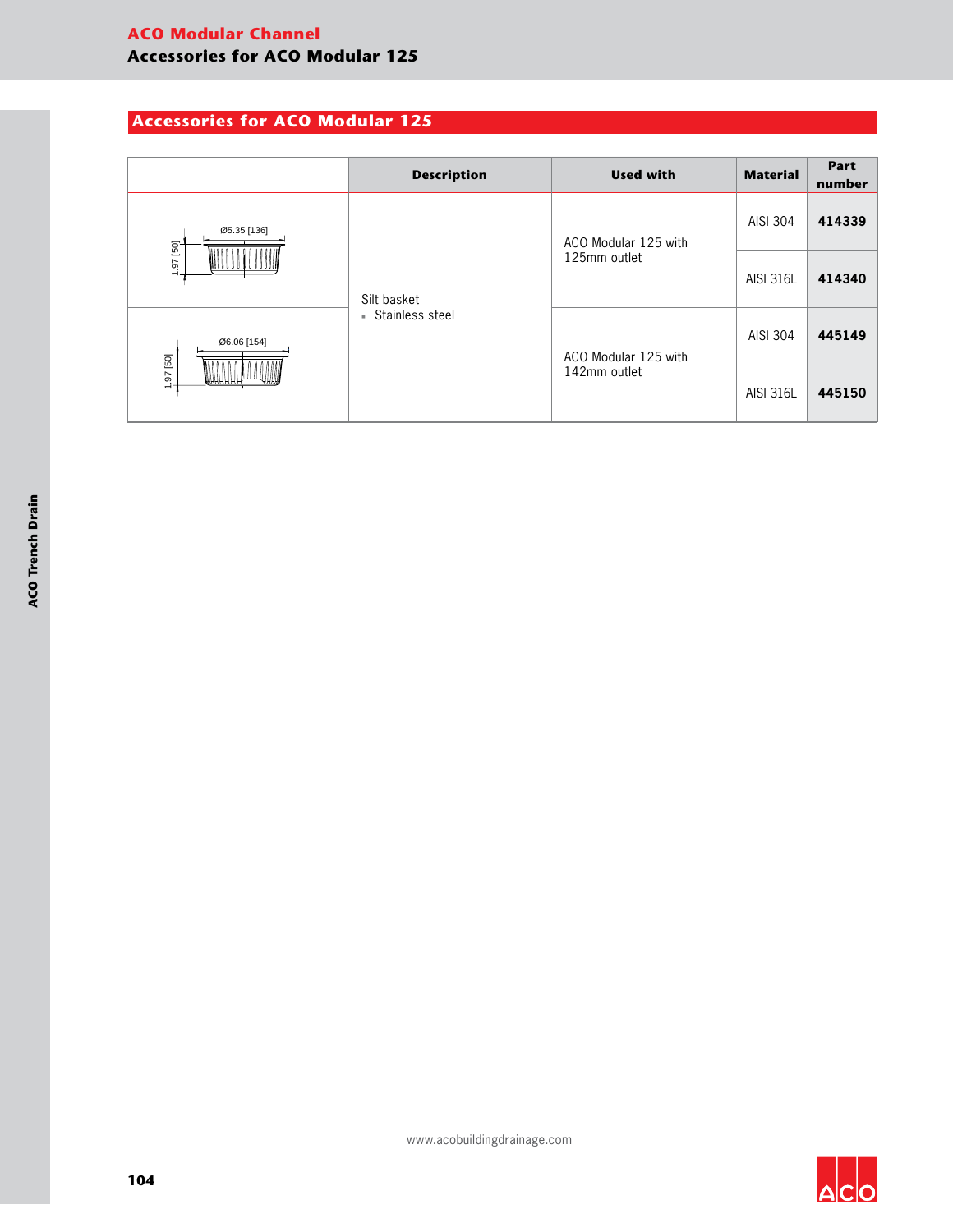# **ACO Modular 200 - standard products**

# **Product information**

The modular concept allows for the specification of standard channel units to suit a variety of custom layouts.

The Vee-bottomed (V) profiled channel offers enhanced flow efficiency at low flow rates and improved self cleaning performance.

- § Fully tested and classified to EN 1433
- § Available in AISI 304 or AISI 316L grades of stainless steel
- § Fully pickle passivated finish
- § Easy and secure adjustable connection with floor drain
- § Cut on demand products available to minimize work on site
- § Wide range of grates for load class up to C 250 (EN 1433)
- § Custom grate options available up to load class E 600



### **Neutral invert channel**





| <b>Dimensions</b> |            |          | <b>Part number</b> |
|-------------------|------------|----------|--------------------|
|                   | H          | AISI 304 | <b>AISI 316L</b>   |
| in [mm]           | in [mm]    |          |                    |
|                   | 2.36 [60]  | 409072   | 409050             |
| 19.69 [500]       | 2.76 [70]  | 409047   | 409051             |
|                   | 3.15 [80]  | 409048   | 409052             |
|                   | 3.94 [100] | 409049   | 409053             |
|                   | 2.36 [60]  | 401859   | 401860             |
|                   | 2.76 [70]  | 409054   | 409057             |
| 39.37 [1000]      | 3.15 [80]  | 409055   | 409058             |
|                   | 3.94 [100] | 409056   | 409059             |
|                   | 2.36 [60]  | 401875   | 401876             |
| 78.74 [2000]      | 2.76 [70]  | 409060   | 409063             |
|                   | 3.15 [80]  | 409061   | 409064             |
|                   | 3.94 [100] | 409062   | 409065             |
|                   | 2.36 [60]  | 401895   | 401896             |
| 118.11 [3000]     | 2.76 [70]  | 409066   | 409069             |
|                   | 3.15[80]   | 409067   | 409070             |
|                   | 3.94 [100] | 409068   | 409071             |

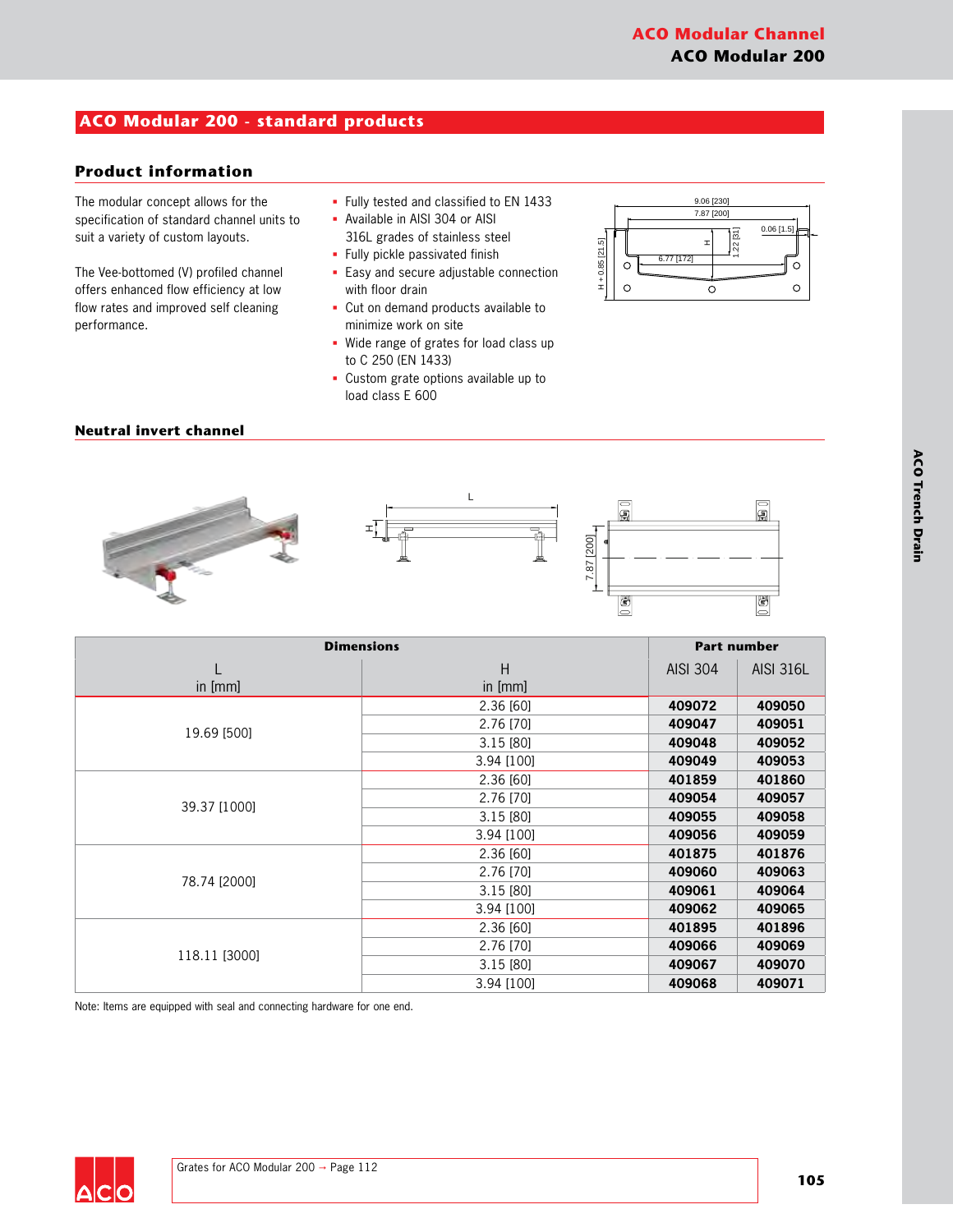# **ACO Modular Channel ACO Modular 200 - standard products**

### **Sloping invert channels**



|               |             | <b>Part number</b> |                 |                  |
|---------------|-------------|--------------------|-----------------|------------------|
|               | H1          | H <sub>2</sub>     | <b>AISI 304</b> | <b>AISI 316L</b> |
| in [mm]       | in [mm]     | in [mm]            |                 |                  |
| 19.69 [500]   | $2.17$ [55] | 2.36 [60]          | 401855          | 401856           |
|               | 2.36 [60]   | 2.76 [70]          | 401871          | 401872           |
|               | 2.76 [70]   | 3.15[80]           | 402464          | 402465           |
| 39.37 [1000]  | 3.15 [80]   | 3.54 [90]          | 402466          | 402467           |
|               | $3.54$ [90] | 3.94 [100]         | 402468          | 402469           |
|               | 3.94 [100]  | 4.33 [110]         | 402470          | 402471           |
|               | 2.36 [60]   | 2.76 [70]          | 401887          | 401888           |
|               | 2.76 [70]   | 3.15 [80]          | 402472          | 402473           |
| 78.74 [2000]  | 3.15 [80]   | 3.54 [90]          | 402474          | 402475           |
|               | 3.54 [90]   | 3.94 [100]         | 402476          | 402477           |
|               | 3.94 [100]  | 4.33 [110]         | 402478          | 402479           |
|               | 4.33 [110]  | 4.72 [120]         | 402480          | 402481           |
|               | 2.36 [60]   | 3.15 [80]          | 402482          | 402483           |
|               | 3.15 [80]   | 3.94 [100]         | 402484          | 402485           |
| 118.11 [3000] | 3.94 [100]  | 4.72 [120]         | 402486          | 402487           |
|               | 4.72 [120]  | 5.51 [140]         | 402488          | 402489           |

Note: Items are equipped with seal and connecting hardware on deeper end.



 $\Delta$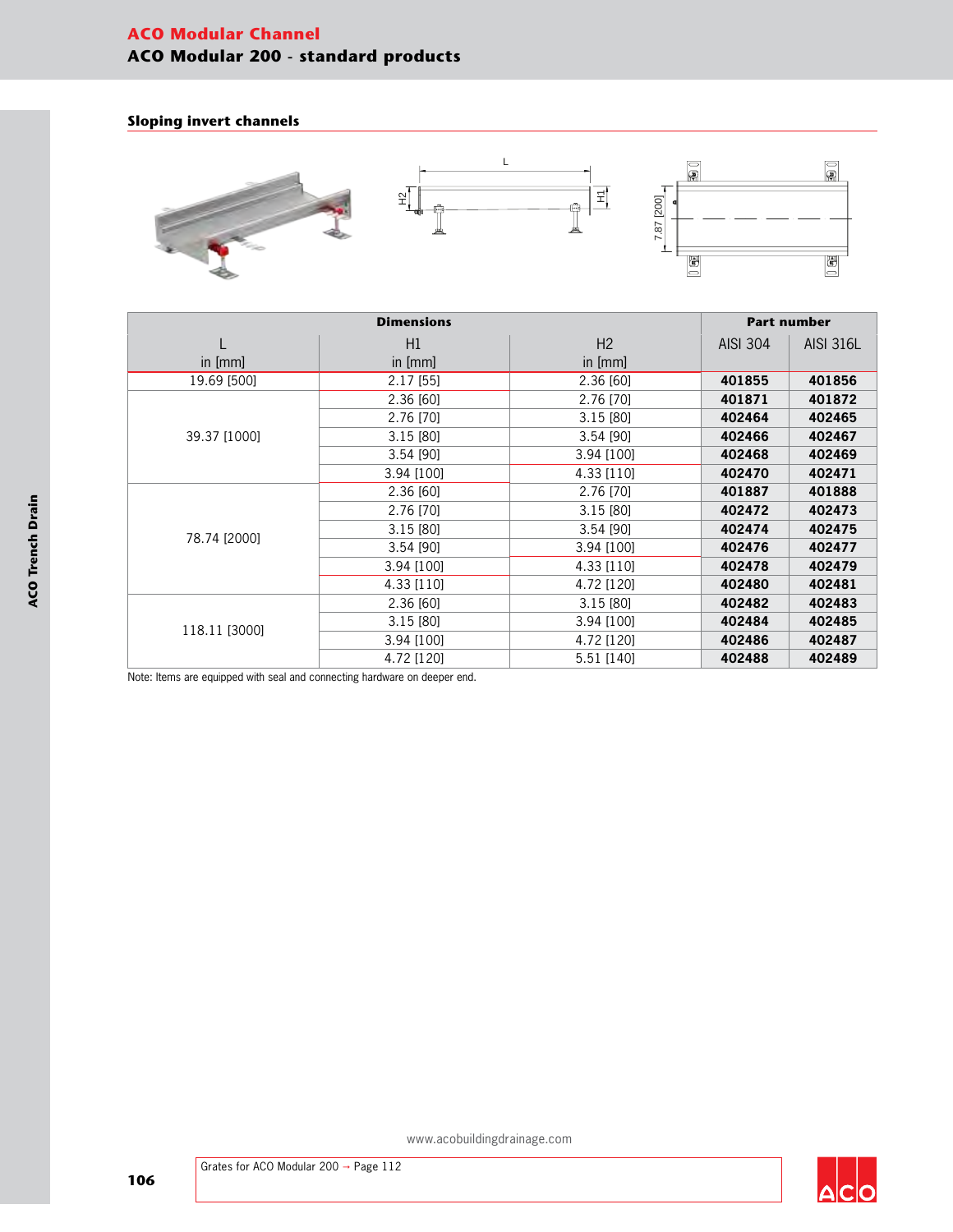### **Corner unit**



| <b>Dimensions</b> |            |          | <b>Part number</b> |  |
|-------------------|------------|----------|--------------------|--|
|                   |            | AISI 304 | <b>AISI 316L</b>   |  |
| in [mm]           | in $[mm]$  |          |                    |  |
|                   | 2.36 [60]  | 401921   | 401922             |  |
| 20.28 [515]       | 3.15[80]   | 402490   | 402491             |  |
|                   | 3.94 [100] | 402492   | 402493             |  |

Note: Items are equipped with seal and connecting hardware on one end.

## **Branch unit**



| <b>Dimensions</b> |                |            |          | <b>Part number</b> |
|-------------------|----------------|------------|----------|--------------------|
| L1                | L <sub>2</sub> | Н          | AISI 304 | <b>AISI 316L</b>   |
| in [mm]           | in [mm]        | in $[mm]$  |          |                    |
| 19.69 [500]       | 20.28 [515]    | 2.36 [60]  | 401933   | 401934             |
|                   |                | 3.15[80]   | 402494   | 402495             |
|                   |                | 3.94 [100] | 402496   | 402497             |

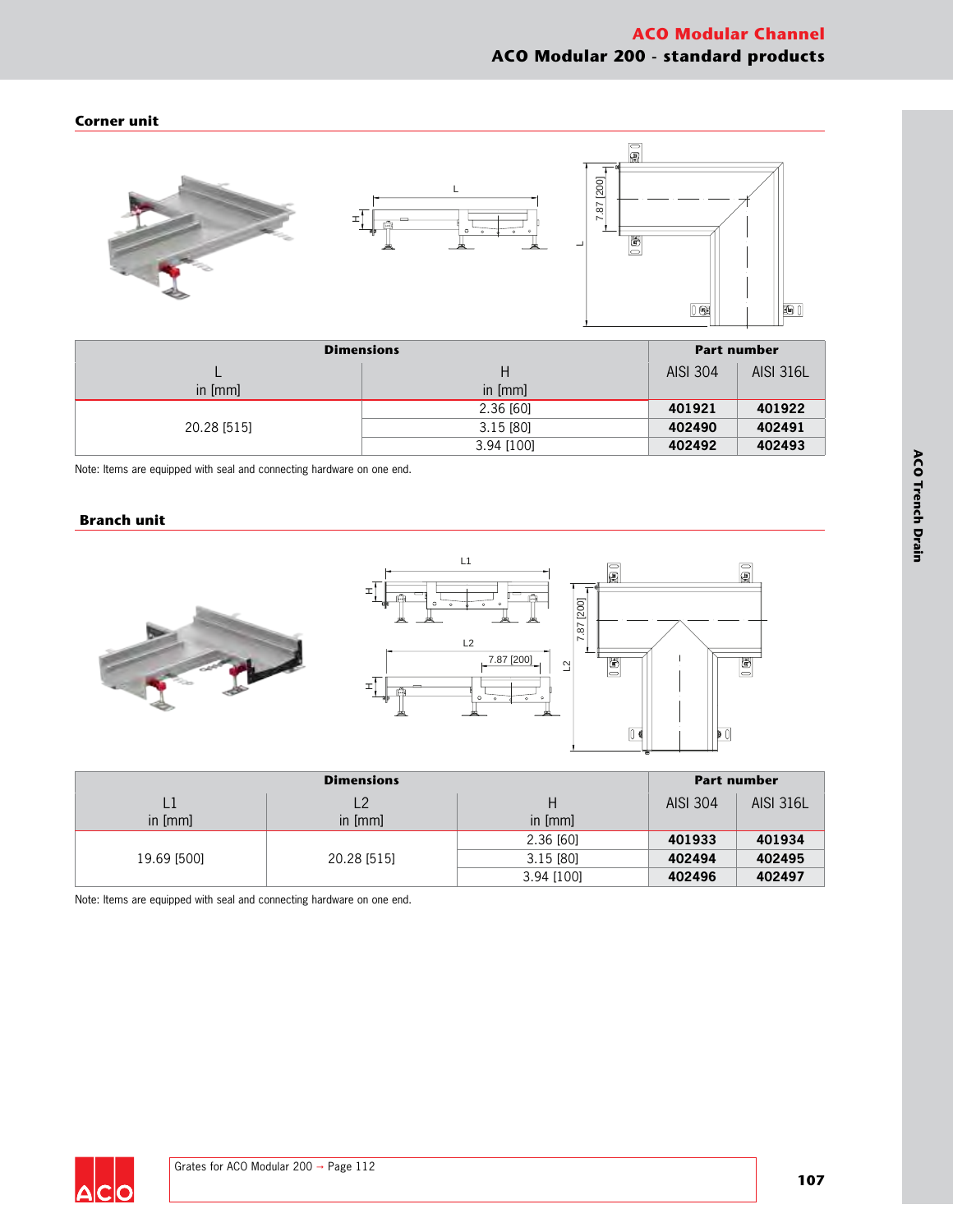# **ACO Modular Channel ACO Modular 200 - standard products**

#### **End outlet**



| <b>Dimensions</b> |            | <b>Floor drain</b>              | <b>Outlet diameter</b> | <b>Part number</b> |                  |
|-------------------|------------|---------------------------------|------------------------|--------------------|------------------|
|                   | H          |                                 | ØD                     | AISI 304           | <b>AISI 316L</b> |
| in [mm]           | in [mm]    |                                 | in $[mm]$              |                    |                  |
|                   | 2.36 [60]  |                                 |                        | 409900             | 409908           |
|                   | 2.76 [70]  |                                 |                        | 409901             | 409909           |
|                   | 3.15[80]   |                                 |                        | 409902             | 409910           |
|                   | 3.54 [90]  | ACO 10" Hygienic<br>Floor Drain | 5.59 [142]             | 409903             | 409911           |
|                   | 3.94 [100] |                                 |                        | 409904             | 409912           |
|                   | 4.33 [110] |                                 |                        | 409905             | 409913           |
| 19.69 [500]       | 4.72 [120] |                                 |                        | 409906             | 409914           |
|                   | 5.51 [140] |                                 |                        | 409907             | 409915           |
|                   | 3.15[80]   |                                 |                        | 445417             | 445423           |
|                   | 3.54 [90]  |                                 |                        | 445418             | 445424           |
|                   | 3.94 [100] | ACO 12" Hygienic                | 6" Sch 10              | 445419             | 445425           |
|                   | 4.33 [110] | Floor Drain                     |                        | 445420             | 445426           |
|                   | 4.72 [120] |                                 |                        | 445421             | 445427           |
|                   | 5.51 [140] |                                 |                        | 445422             | 445428           |

Note: Items are without seal and connecting hardware.

### **End outlet**



| <b>Dimensions</b> |            | <b>Floor drain</b>              | <b>Outlet diameter</b> |                 | <b>Part number</b> |
|-------------------|------------|---------------------------------|------------------------|-----------------|--------------------|
|                   | Н          |                                 | ØD                     | <b>AISI 304</b> | <b>AISI 316L</b>   |
| in $[mm]$         | in [mm]    |                                 | in $[mm]$              |                 |                    |
|                   | 2.36 [60]  |                                 |                        | 414259          | 414267             |
|                   | 2.76 [70]  | ACO 12" Hygienic<br>Floor Drain |                        | 414260          | 414268             |
|                   | 3.15 [80]  |                                 | 7.87 [200]             | 414261          | 414269             |
| 30.91 [785]       | 3.54 [90]  |                                 |                        | 414262          | 414270             |
|                   | 3.94 [100] |                                 |                        | 414263          | 414271             |
|                   | 4.33 [110] |                                 |                        | 414264          | 414272             |
|                   | 4.72 [120] |                                 |                        | 414265          | 414273             |
|                   | 5.51 [140] |                                 |                        | 414266          | 414274             |

Note: Items are without seal and connecting hardware.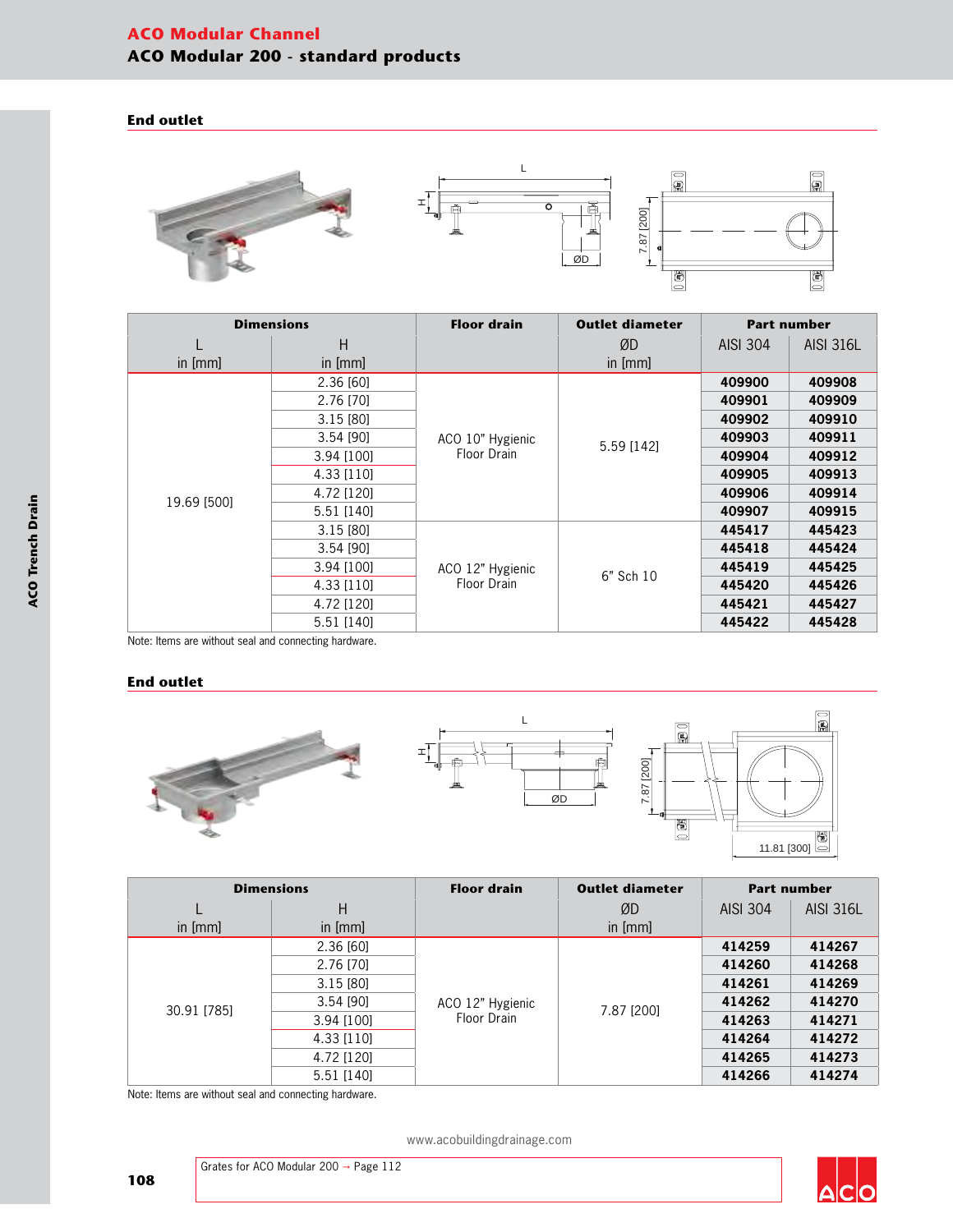## **Center outlet**



| <b>Dimensions</b> |             | <b>Floor drain</b>              | <b>Outlet diameter</b> |                 | <b>Part number</b> |
|-------------------|-------------|---------------------------------|------------------------|-----------------|--------------------|
|                   | Н           |                                 | ØD                     | <b>AISI 304</b> | <b>AISI 316L</b>   |
| in $[mm]$         | in [mm]     |                                 | in $[mm]$              |                 |                    |
|                   | 2.36 [60]   |                                 |                        | 409916          | 409924             |
|                   | 2.76 [70]   |                                 |                        | 409917          | 409925             |
|                   | 3.15[80]    |                                 |                        | 409918          | 409926             |
|                   | $3.54$ [90] | ACO 10" Hygienic<br>Floor Drain | 5.59 [142]             | 409919          | 409927             |
|                   | 3.94 [100]  |                                 |                        | 409920          | 409928             |
|                   | 4.33 [110]  |                                 |                        | 409921          | 409929             |
| 19.69 [500]       | 4.72 [120]  |                                 |                        | 409922          | 409930             |
|                   | 5.51 [140]  |                                 |                        | 409923          | 409931             |
|                   | 3.15 [80]   |                                 |                        | 445429          | 445435             |
|                   | 3.54 [90]   |                                 |                        | 445430          | 445436             |
|                   | 3.94 [100]  | ACO 12" Hygienic                | 6" Sch 10              | 445431          | 445437             |
|                   | 4.33 [110]  | Floor Drain                     |                        | 445432          | 445438             |
|                   | 4.72 [120]  |                                 |                        | 445433          | 445439             |
|                   | 5.51 [140]  |                                 |                        | 445434          | 445440             |

Note: Items are without seal and connecting hardware.



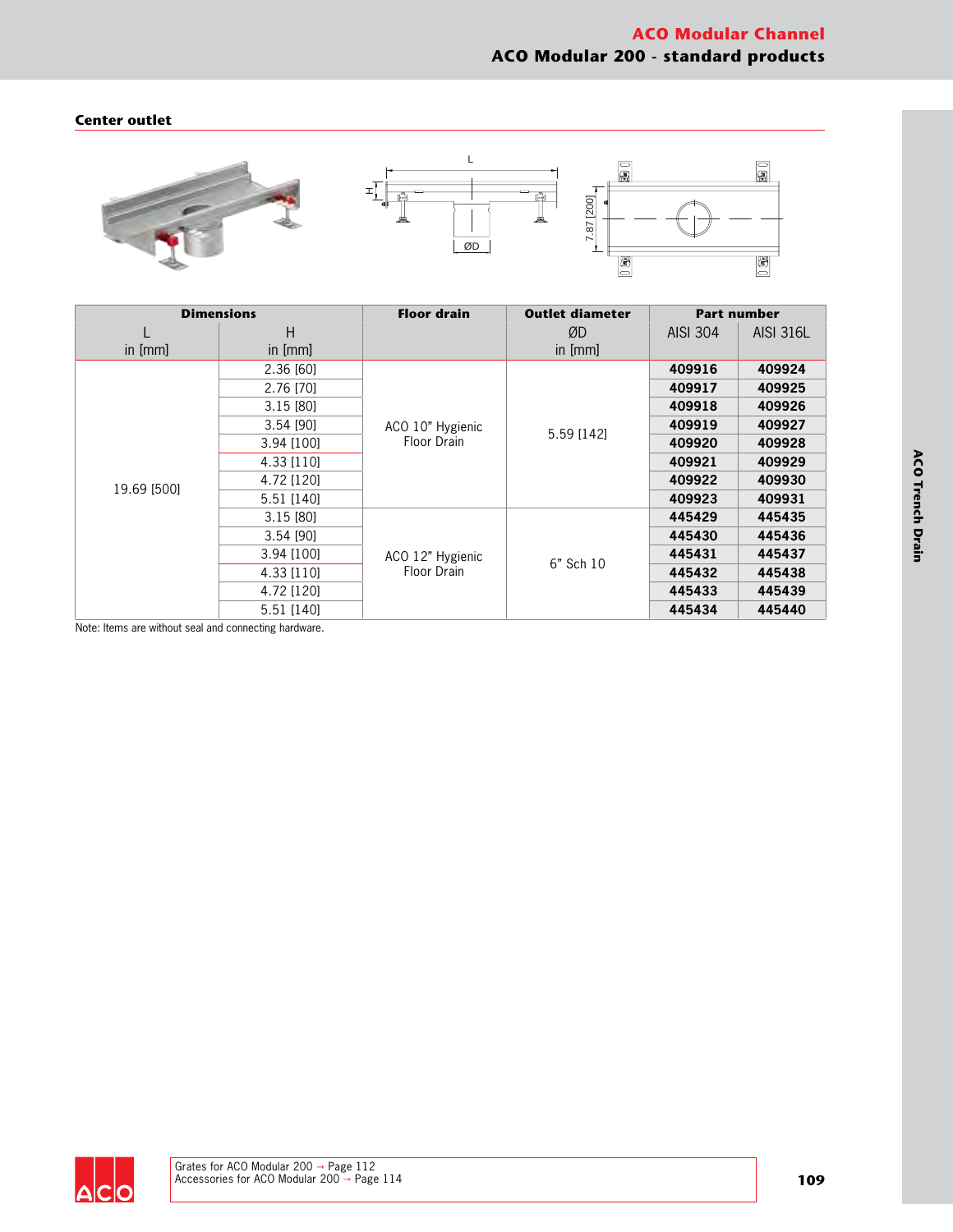# **ACO Modular Channel ACO Modular 200 - standard products**

#### **Center outlet**



| <b>Dimensions</b> |            | <b>Floor Drain</b>              | <b>Outlet diameter</b> |                 | <b>Part number</b> |
|-------------------|------------|---------------------------------|------------------------|-----------------|--------------------|
|                   | Н          |                                 | ØD                     | <b>AISI 304</b> | <b>AISI 316L</b>   |
| in [mm]           | in [mm]    |                                 | in [mm]                |                 |                    |
|                   | 2.36 [60]  |                                 |                        | 414243          | 414251             |
|                   | 2.76 [70]  | ACO 12" Hygienic<br>Floor Drain |                        | 414244          | 414252             |
|                   | 3.15 [80]  |                                 | 7.87 [200]             | 414245          | 414253             |
| 50 [1270]         | 3.54 [90]  |                                 |                        | 414246          | 414254             |
|                   | 3.94 [100] |                                 |                        | 414247          | 414255             |
|                   | 4.33 [110] |                                 |                        | 414248          | 414256             |
|                   | 4.72 [120] |                                 |                        | 414249          | 414257             |
|                   | 5.51 [140] |                                 |                        | 414250          | 414258             |

Note: Items are without seal and connecting hardware.

## **End plate**





| <b>Dimensions</b> |                 | <b>Part number</b> |  |
|-------------------|-----------------|--------------------|--|
| H                 | <b>AISI 304</b> | <b>AISI 316L</b>   |  |
| in [mm]           |                 |                    |  |
| $2.17$ [55]       | 402683          | 402684             |  |
| 2.36 [60]         | 402028          | 402029             |  |
| 2.76 [70]         | 402030          | 402031             |  |
| 3.15[80]          | 402514          | 402515             |  |
| 3.54 [90]         | 402032          | 402033             |  |
| 3.94 [100]        | 402516          | 402517             |  |
| 4.33 [110]        | 402518          | 402519             |  |
| 4.72 [120]        | 402036          | 402037             |  |
| 5.51 [140]        | 402520          | 402521             |  |

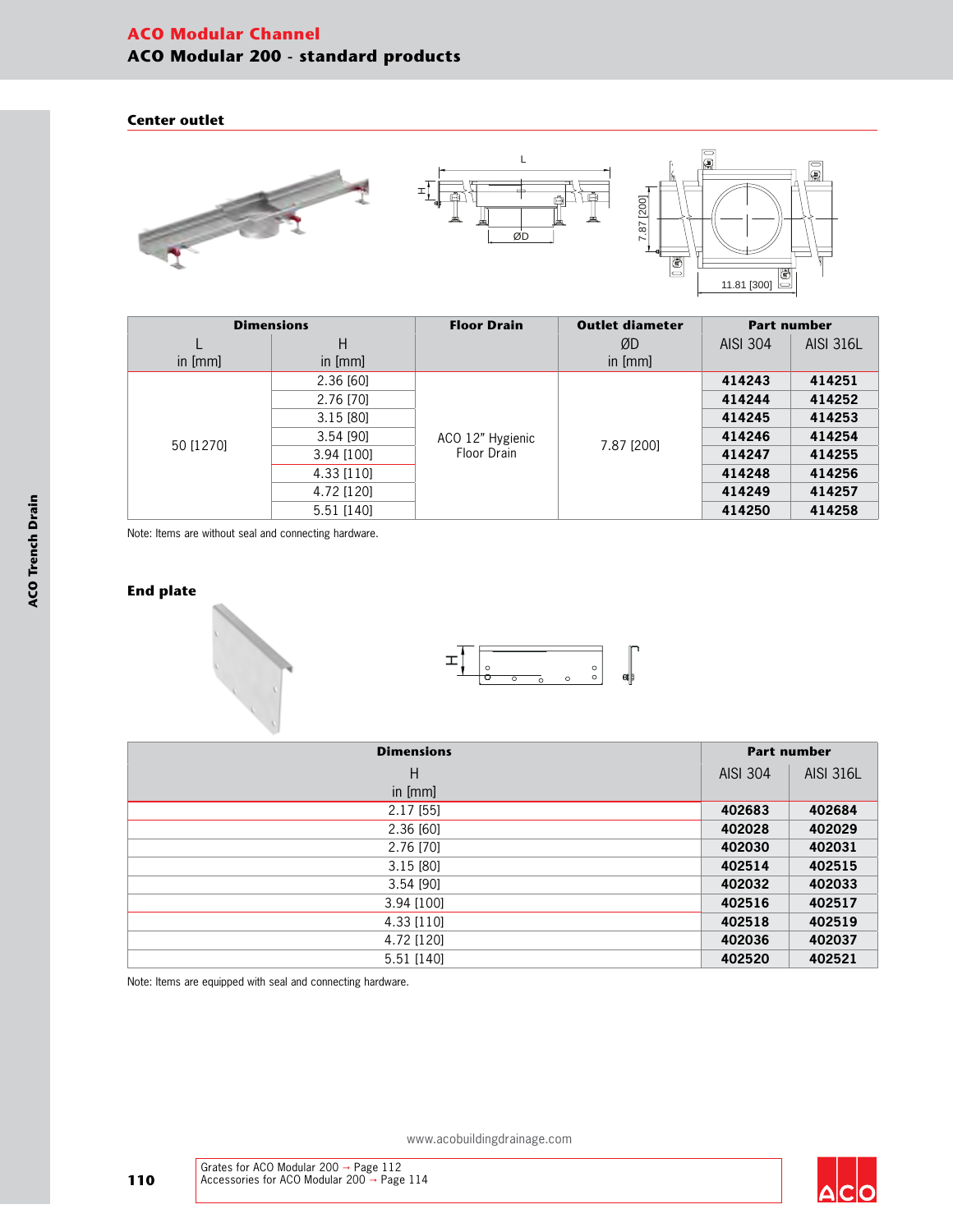## **End plate with 2" [50 mm] outlet**



| <b>Dimensions</b> |          | <b>Part number</b> |  |
|-------------------|----------|--------------------|--|
| H                 | AISI 304 | <b>AISI 316L</b>   |  |
| in [mm]           |          |                    |  |
| 3.94 [100]        | 402024   | 402025             |  |
| 4.33 [110]        | 402020   | 402021             |  |
| 4.72 [120]        | 402022   | 402023             |  |
| 5.51 [140]        | 401999   | 402000             |  |

Note: Items are equipped with seal and connecting hardware.

#### **Rubber gasket**





| <b>Dimensions</b> | <b>Material</b>                                 | <b>Part number</b> |
|-------------------|-------------------------------------------------|--------------------|
| $\mathsf{H}$      |                                                 |                    |
| in [mm]           |                                                 |                    |
| 2.36 [60]         |                                                 | 413593             |
| 2.76 [70]         |                                                 | 413594             |
| 3.15[80]          | <b>NBR</b><br>acrylonitrile butadiene<br>rubber | 413595             |
| $3.54$ [90]       |                                                 | 413596             |
| 3.94 [100]        |                                                 | 413597             |
| 4.33 [110]        |                                                 | 413598             |
| 4.72 [120]        |                                                 | 413599             |
| 5.51 [140]        |                                                 | 413600             |

Note: Items include seal and connecting hardware.

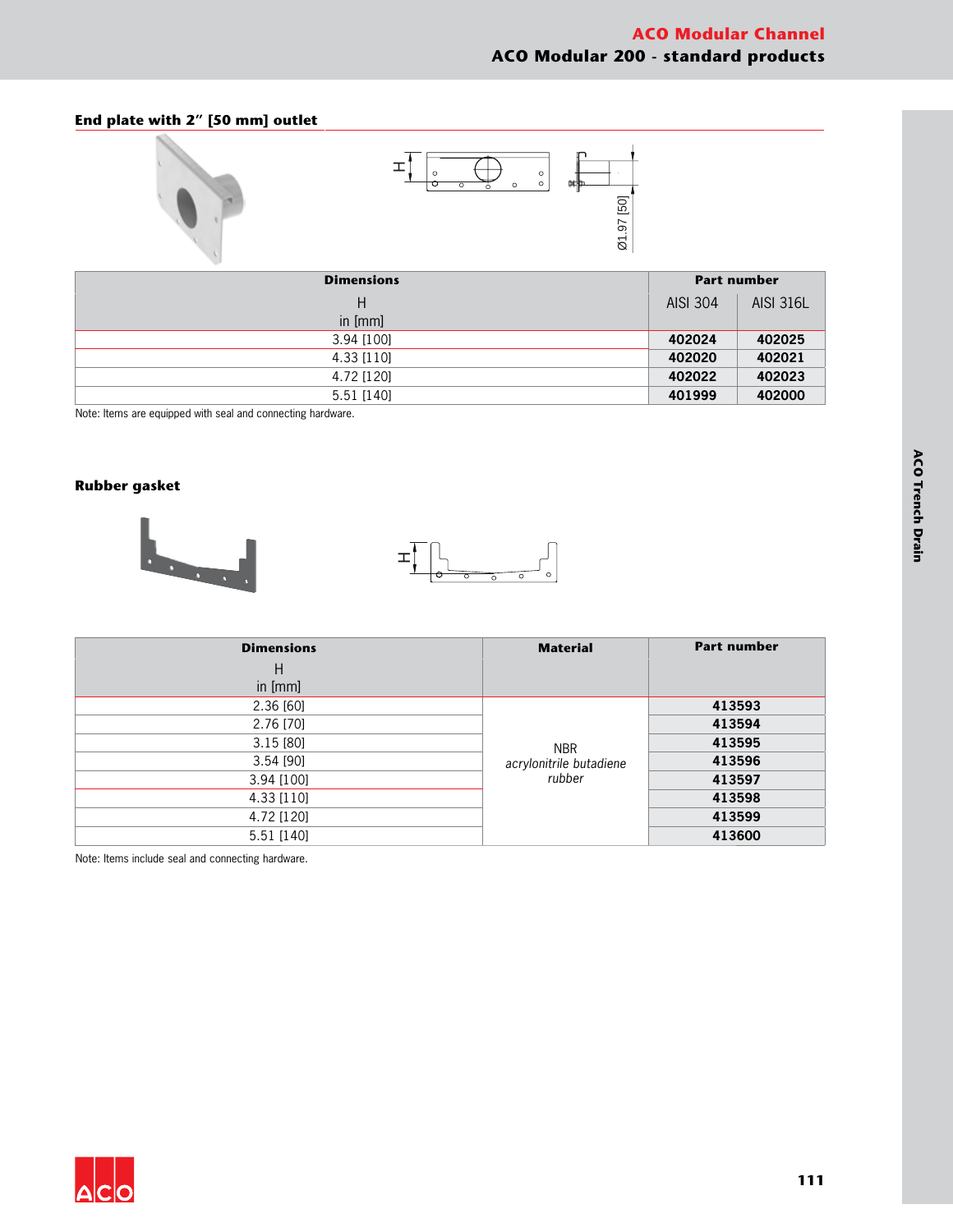# **ACO Modular Channel**

# **Grates for ACO Modular 200**

# **Grates for ACO Modular 200**

## **Product information**

- § Fully tested and classified to EN 1433
- § Available in AISI 304 or AISI 316L grades of stainless steel
- § Special length 11.81" [300 mm] for branches and corner units
- Slip resistant grates available for added user safety
- § Load class A 15, B 125 and C 250 options available
- § Full pickle passivated

### **ACO Mesh Grate**



| Length<br>in [mm] | <b>Load class</b>                                  | Slip resistant | Slot size<br>in [mm] |             | <b>Material</b>  | Part<br>number |       |
|-------------------|----------------------------------------------------|----------------|----------------------|-------------|------------------|----------------|-------|
|                   |                                                    |                | A                    | B           |                  |                |       |
|                   | 11.81 [300]<br>19.69 [500]<br>A 15<br>39.37 [1000] |                |                      |             | <b>AISI 304</b>  | 414140         |       |
|                   |                                                    |                |                      |             | <b>AISI 316L</b> | 414190         |       |
|                   |                                                    |                | Yes                  | $0.91$ [23] | $0.08$ [2]       | AISI 304       | 92200 |
|                   |                                                    |                |                      |             | <b>AISI 316L</b> | 92250          |       |
|                   |                                                    |                |                      |             | AISI 304         | 92201          |       |
|                   |                                                    |                |                      |             | <b>AISI 316L</b> | 92251          |       |

#### **ACO Multi-slot 5 Grate**



| Length<br>in $[mm]$  | <b>Load class</b> | <b>Slip resistant</b> | <b>Slot size</b><br>in [mm] |              | <b>Material</b>  | Part<br>number |
|----------------------|-------------------|-----------------------|-----------------------------|--------------|------------------|----------------|
|                      |                   |                       | Α                           | B            |                  |                |
| 11.81 [300]          |                   | No                    | $0.37$ [9.5]                | $0.30$ [7.5] | AISI 304         | 414145         |
|                      |                   |                       |                             |              | <b>AISI 316L</b> | 414195         |
| 19.69 [500]          | A 15              |                       |                             | $0.26$ [6.5] | AISI 304         | 409292         |
|                      |                   |                       | 0.24[6]                     |              | <b>AISI 316L</b> | 409293         |
| 39.37 [1000]         |                   |                       |                             | $0.20$ [5]   | AISI 304         | 409288         |
|                      |                   |                       |                             |              | AISI 316L        | 409289         |
| 19.69 [500]<br>B 125 |                   |                       | $0.26$ [6.5]                | AISI 304     | 409296           |                |
|                      |                   |                       |                             |              | <b>AISI 316L</b> | 409297         |
|                      | Yes               |                       |                             | AISI 304     | 409240           |                |
| 39.37 [1000]         |                   |                       |                             | $0.20$ [5]   | <b>AISI 316L</b> | 409241         |

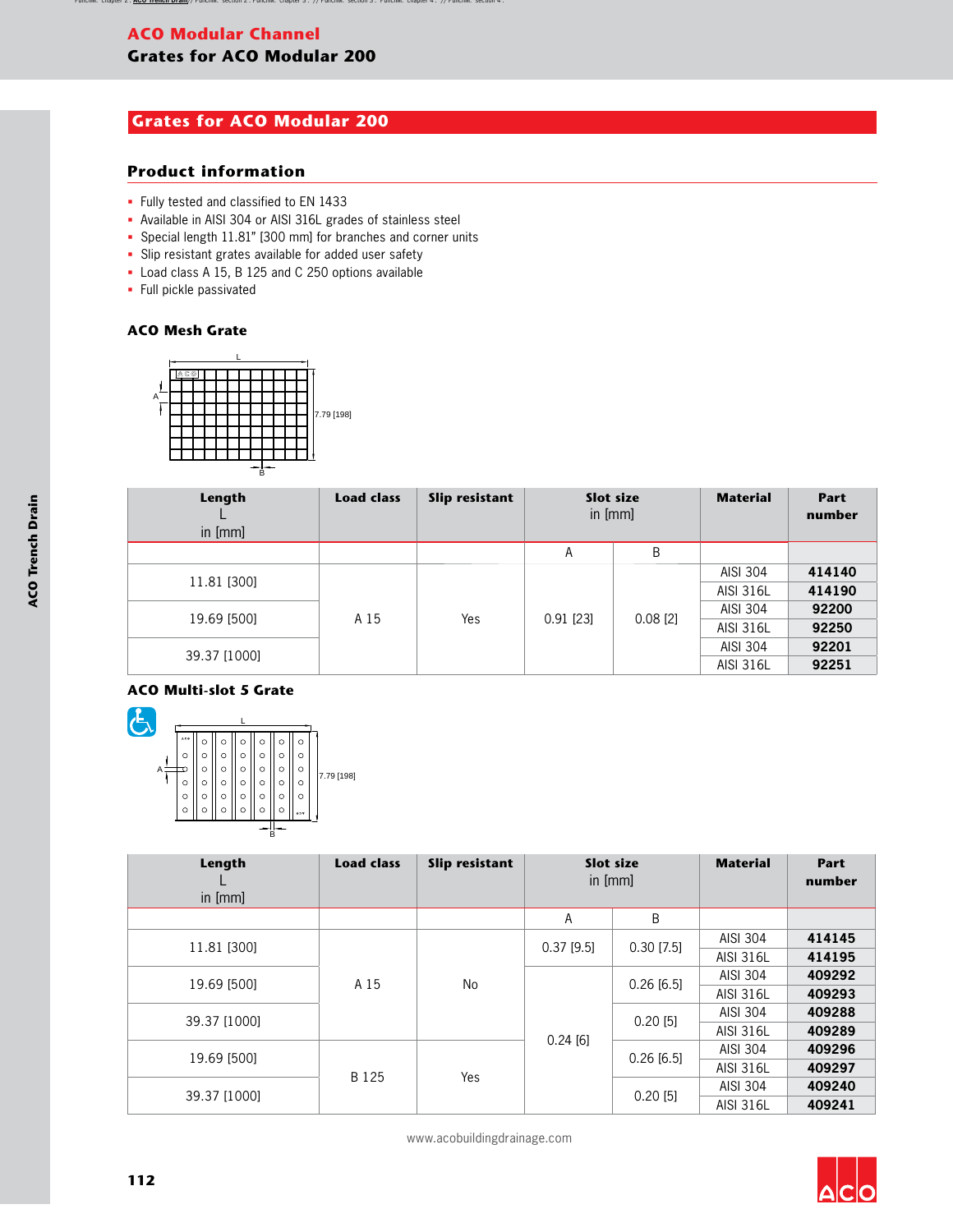# **ACO Hygienic Ladder Grate**



| Length<br>in [mm] | <b>Load class</b> | <b>Slip resistant</b> | Slot size<br>in $[mm]$ |                  | <b>Material</b>  | <b>Part</b><br>number |
|-------------------|-------------------|-----------------------|------------------------|------------------|------------------|-----------------------|
|                   |                   |                       | А                      | Β                |                  |                       |
|                   |                   | Yes                   | $0.79$ [20]            | $0.20$ [5]       | AISI 304         | 414142                |
| 11.81 [300]       |                   |                       |                        |                  | <b>AISI 316L</b> | 414192                |
| 19.69 [500]       |                   |                       |                        |                  | AISI 304         | 92214                 |
|                   | C <sub>250</sub>  |                       |                        |                  | <b>AISI 316L</b> | 92264                 |
| 39.37 [1000]      |                   | $0.78$ [19.7]         |                        | AISI 304         | 92215            |                       |
|                   |                   |                       |                        | <b>AISI 316L</b> | 92265            |                       |



**113**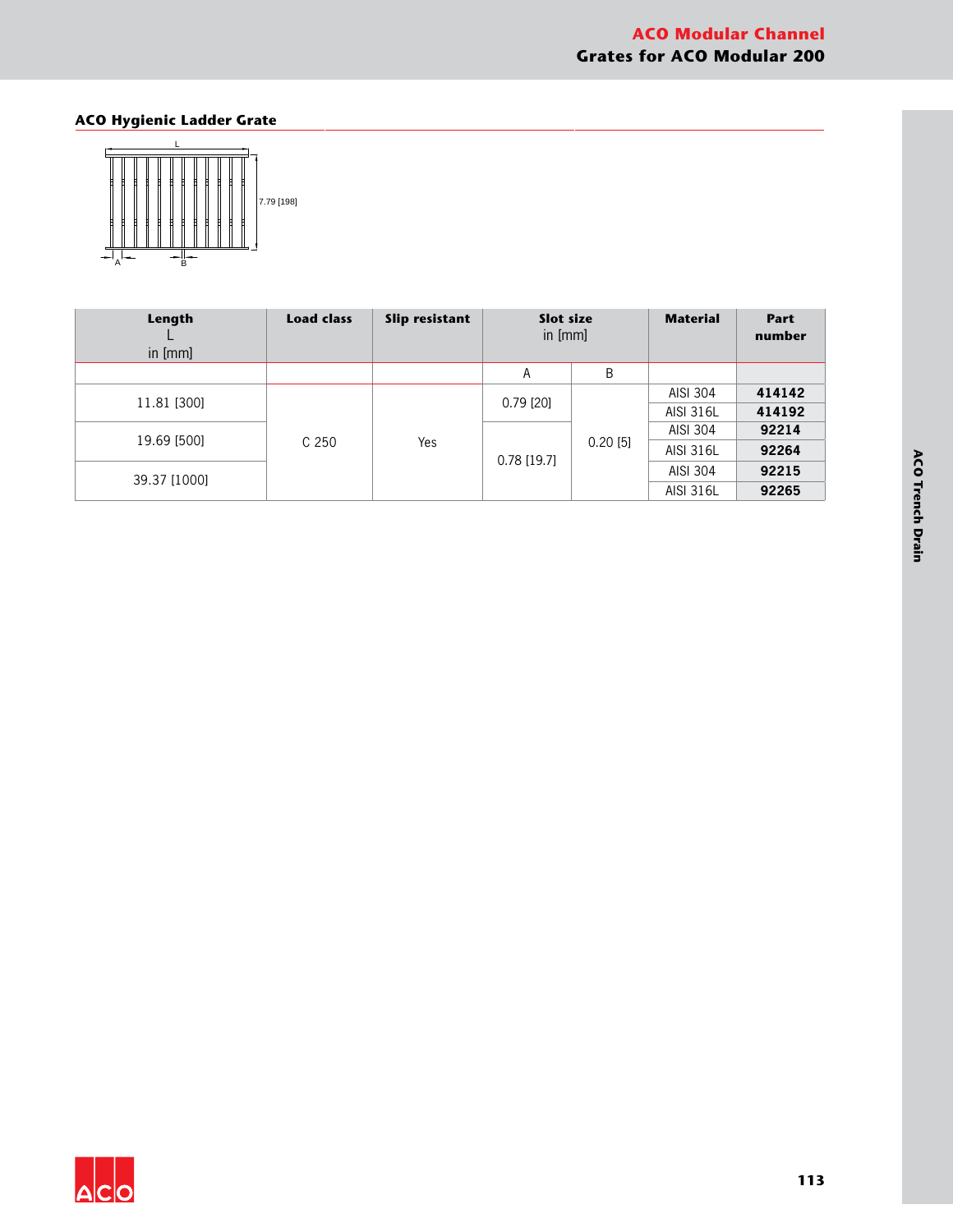# **Accessories for ACO Modular 200**

|                                                                                                         | <b>Description</b>               | <b>Used with</b>             | <b>Material</b>  | Part<br>number |
|---------------------------------------------------------------------------------------------------------|----------------------------------|------------------------------|------------------|----------------|
| Ø6.14 [156]<br>1.02 [26]<br><u>www.saaraann</u><br>Ø6.06 [154]<br>1.97 [50]<br>Ø8.54 [217]<br>1.97 [50] | Silt basket<br>■ Stainless steel | ACO Modular 200 with 5.59    | AISI 304         | 408202         |
|                                                                                                         |                                  | $[142]$ outlet               | <b>AISI 316L</b> | 408212         |
|                                                                                                         |                                  | ACO Modular 200 with 5.59    | AISI 304         | 445234         |
|                                                                                                         |                                  | [142] outlet (deeper basket) | <b>AISI 316L</b> | 445235         |
|                                                                                                         |                                  | ACO Modular 200 with 7.87    | AISI 304         | 408222         |
|                                                                                                         |                                  | [200] outlet                 | <b>AISI 316L</b> | 408232         |